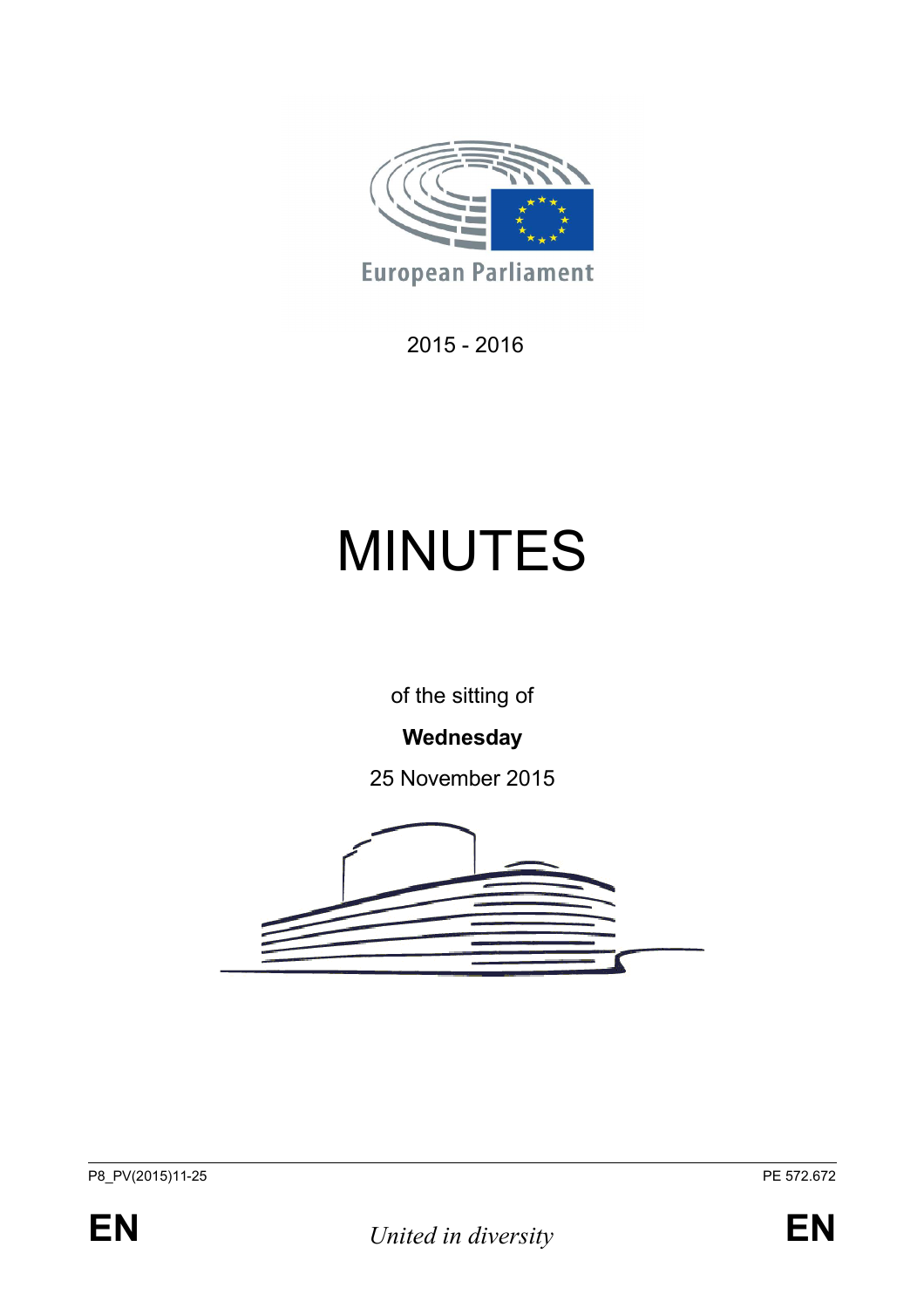#### KEYS TO SYMBOLS USED

| $\ast$   | Consultation procedure                         |  |
|----------|------------------------------------------------|--|
| ***      | Consent procedure                              |  |
| ***T     | Ordinary legislative procedure: first reading  |  |
| $***$ II | Ordinary legislative procedure: second reading |  |
| $***III$ | Ordinary legislative procedure: third reading  |  |

(The type of procedure is determined by the legal basis proposed in the draft act.)

#### ABBREVIATIONS USED FOR PARLIAMENTARY COMMITTEES

| <b>AFET</b> | Committee on Foreign Affairs                                |  |  |
|-------------|-------------------------------------------------------------|--|--|
| <b>DEVE</b> | Committee on Development                                    |  |  |
| <b>INTA</b> | Committee on International Trade                            |  |  |
| <b>BUDG</b> | Committee on Budgets                                        |  |  |
| <b>CONT</b> | Committee on Budgetary Control                              |  |  |
| <b>ECON</b> | Committee on Economic and Monetary Affairs                  |  |  |
| <b>EMPL</b> | Committee on Employment and Social Affairs                  |  |  |
| <b>ENVI</b> | Committee on the Environment, Public Health and Food Safety |  |  |
| <b>ITRE</b> | Committee on Industry, Research and Energy                  |  |  |
| <b>IMCO</b> | Committee on the Internal Market and Consumer Protection    |  |  |
| <b>TRAN</b> | Committee on Transport and Tourism                          |  |  |
| REGI        | Committee on Regional Development                           |  |  |
| AGRI        | Committee on Agriculture and Rural Development              |  |  |
| <b>PECH</b> | Committee on Fisheries                                      |  |  |
| <b>CULT</b> | Committee on Culture and Education                          |  |  |
| JURI        | Committee on Legal Affairs                                  |  |  |
| <b>LIBE</b> | Committee on Civil Liberties, Justice and Home Affairs      |  |  |
| <b>AFCO</b> | Committee on Constitutional Affairs                         |  |  |
| <b>FEMM</b> | Committee on Women's Rights and Gender Equality             |  |  |
| <b>PETI</b> | Committee on Petitions                                      |  |  |
| <b>DROI</b> | Subcommittee on Human Rights                                |  |  |

| SEDE | Subcommittee on Security and Defence |
|------|--------------------------------------|
|      |                                      |

#### ABBREVIATIONS USED FOR POLITICAL GROUPS

| <b>PPE</b>  | Group of the European People's Party (Christian Democrats)                               |  |
|-------------|------------------------------------------------------------------------------------------|--|
| S&D         | Group of the Progressive Alliance of Socialists and Democrats in the European Parliament |  |
| <b>ECR</b>  | European Conservatives and Reformists Group                                              |  |
| ALDE        | Group of the Alliance of Liberals and Democrats for Europe                               |  |
| GUE/NGL     | Confederal Group of the European United Left – Nordic Green Left                         |  |
| Verts/ALE   | Group of the Greens/European Free Alliance                                               |  |
| <b>EFDD</b> | Europe of Freedom and Direct Democracy Group                                             |  |
| ENF         | Europe of Nations and Freedom                                                            |  |
| NI          | Non-attached Members                                                                     |  |
|             |                                                                                          |  |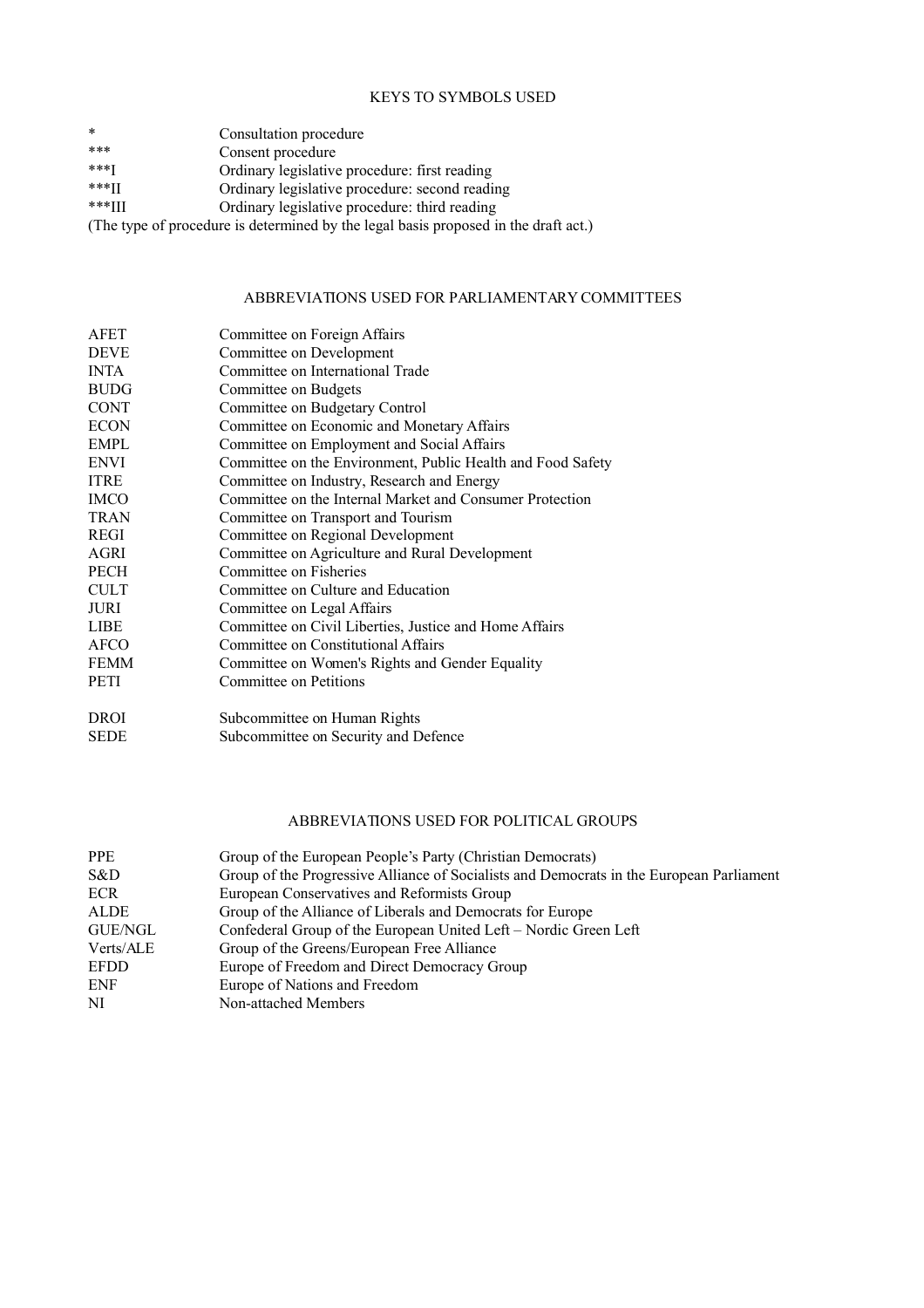# **Contents**

| 9.1. Draft amending budget No 8/2015: Own resources and European Data Protection Supervisor       |  |
|---------------------------------------------------------------------------------------------------|--|
| 9.2. Mobilisation of the Flexibility Instrument for immediate budgetary measures to address the   |  |
| 9.3. Mobilisation of the EU Solidarity Fund to provide for payment of advances in the 2016        |  |
|                                                                                                   |  |
|                                                                                                   |  |
| 9.6. Objection pursuant to Rule 106: granting an authorisation for uses of bis(2-ethylhexhyl)     |  |
| 9.7. Prevention of radicalisation and recruitment of European citizens by terrorist organisations |  |
| 9.8. EU Strategic framework on health and safety at work 2014-2020 (vote)11                       |  |
|                                                                                                   |  |
|                                                                                                   |  |
|                                                                                                   |  |
|                                                                                                   |  |
|                                                                                                   |  |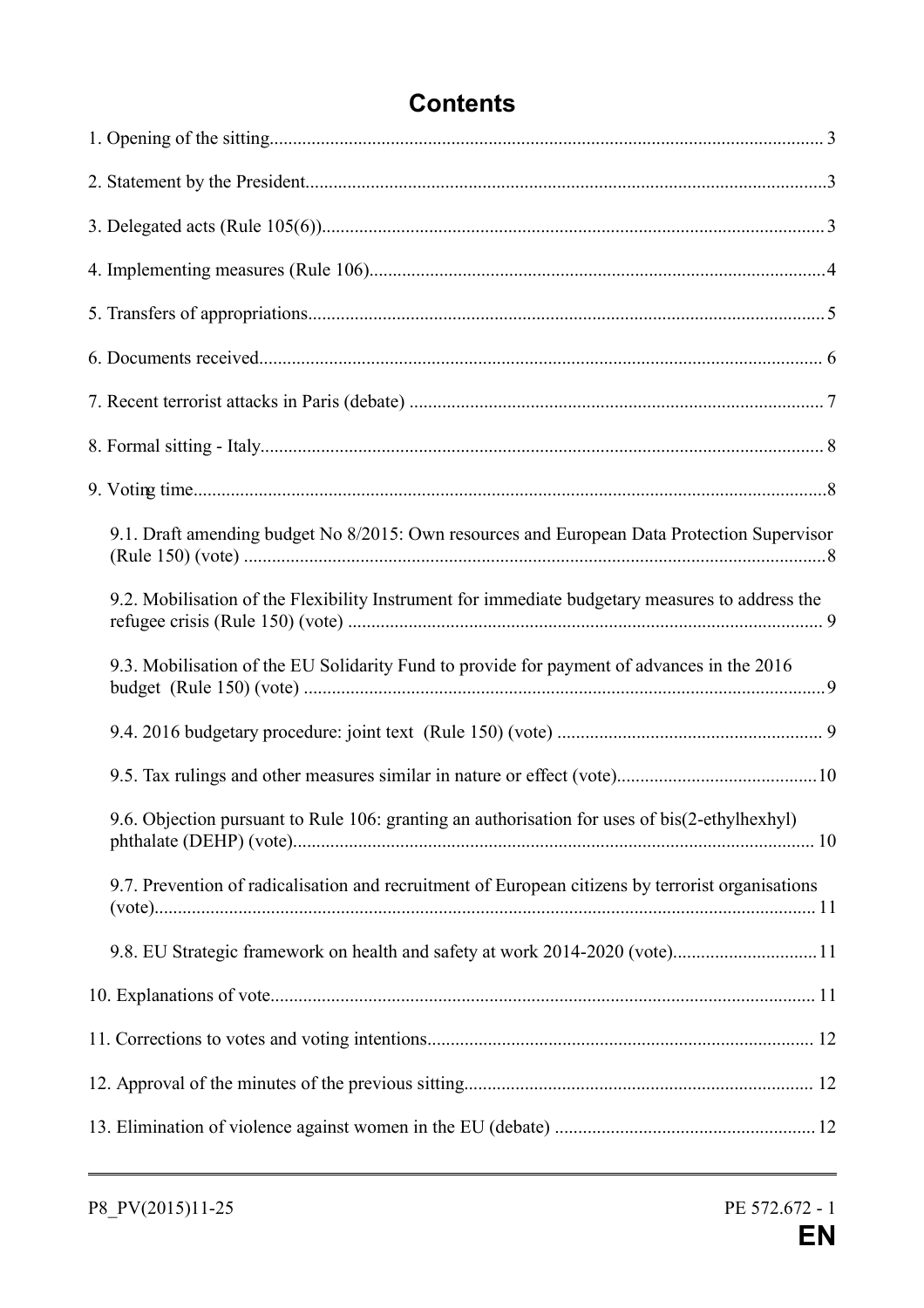| 14. Outcome of the Valletta summit of 11 and 12 November 2015 and of the G20 summit of 15 and |  |
|-----------------------------------------------------------------------------------------------|--|
|                                                                                               |  |
|                                                                                               |  |
|                                                                                               |  |
|                                                                                               |  |
|                                                                                               |  |
|                                                                                               |  |
| 21. Education for children in emergency situations and protracted crises (debate)  16         |  |
|                                                                                               |  |
|                                                                                               |  |
|                                                                                               |  |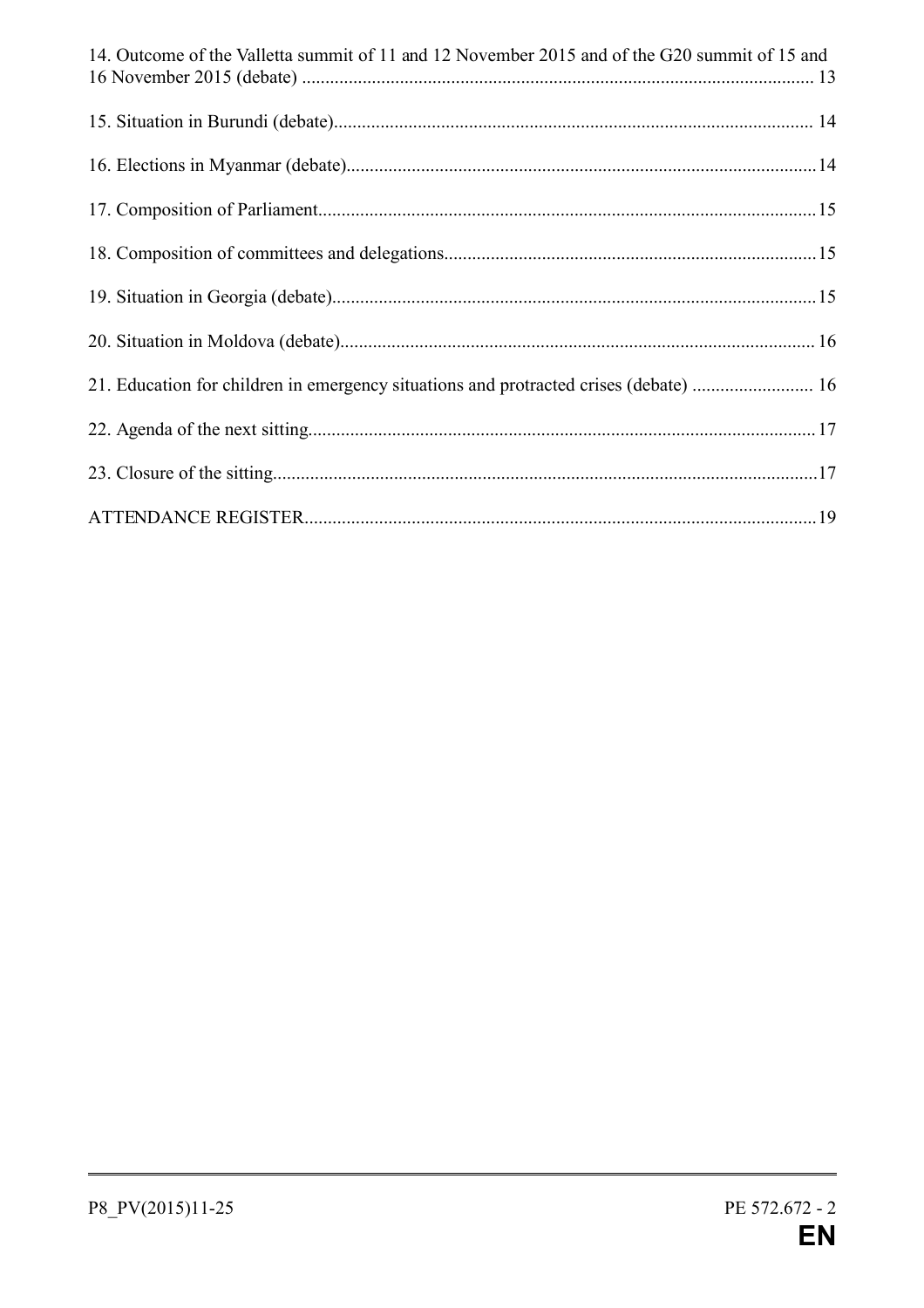#### **MINUTES**

#### **WEDNESDAY 25 NOVEMBER 2015**

IN THE CHAIR: Martin SCHULZ *President*

## **1. Opening of the sitting**

The sitting opened at 8.35.

## **2. Statement by the President**

The President made a statement condemning the terrorist attack the previous evening in Tunis in which 14 members of the presidential guard had been killed. He expressed Parliament's condolences to the families of the victims, referring too to the recent terrorist attacks in Beirut, Paris and Bamako.

## **3. Delegated acts** (Rule 105(6))

The following draft delegated acts had been forwarded to Parliament:

- Commission Delegated Regulation amending Delegated Regulation (EU) No 2015/98 on the implementation of the Union's international obligations, as referred to in Article 15(2) of Regulation (EU) No 1380/2013, under the International Convention for the Conservation of Atlantic Tunas and the Convention on Future Multilateral Cooperation in the Northwest Atlantic Fisheries (C(2015) 08047 - 2015/2984(DEA))

Deadline for lodging objections: two months from the date of receipt of 20 November 2015 Referred to the committee responsible: PECH

- Commission Delegated Regulation amending Regulation (EU) No 347/2013 of the European Parliament and of the Council as regards the Union list of projects of common interest (C(2015) 08052 - 2015/2983(DEA))

Deadline for lodging objections: two months from the date of receipt of 18 November 2015 Referred to the committee responsible: ITRE

## **Draft delegated acts for which the period for lodging objections had been extended:**

- Commission Delegated Regulation amending Annex II to Regulation (EU) No 1233/2011 of the European Parliament and of the Council on the application of certain guidelines in the field of officially supported export credits C(2015)06568 - 2015/2866(DEA) Deadline for lodging objections: two months from the date of receipt of 29 September 2015 Extension of the deadline for lodging objections: two months, at Parliament's request Referred to the committee responsible: INTA

- Commission Delegated Regulation supplementing Directive 2001/83/EC of the European Parliament and of the Council by laying down detailed rules for the safety features appearing on the packaging of medicinal products for human use C(2015)06601 - 2015/2890(DEA)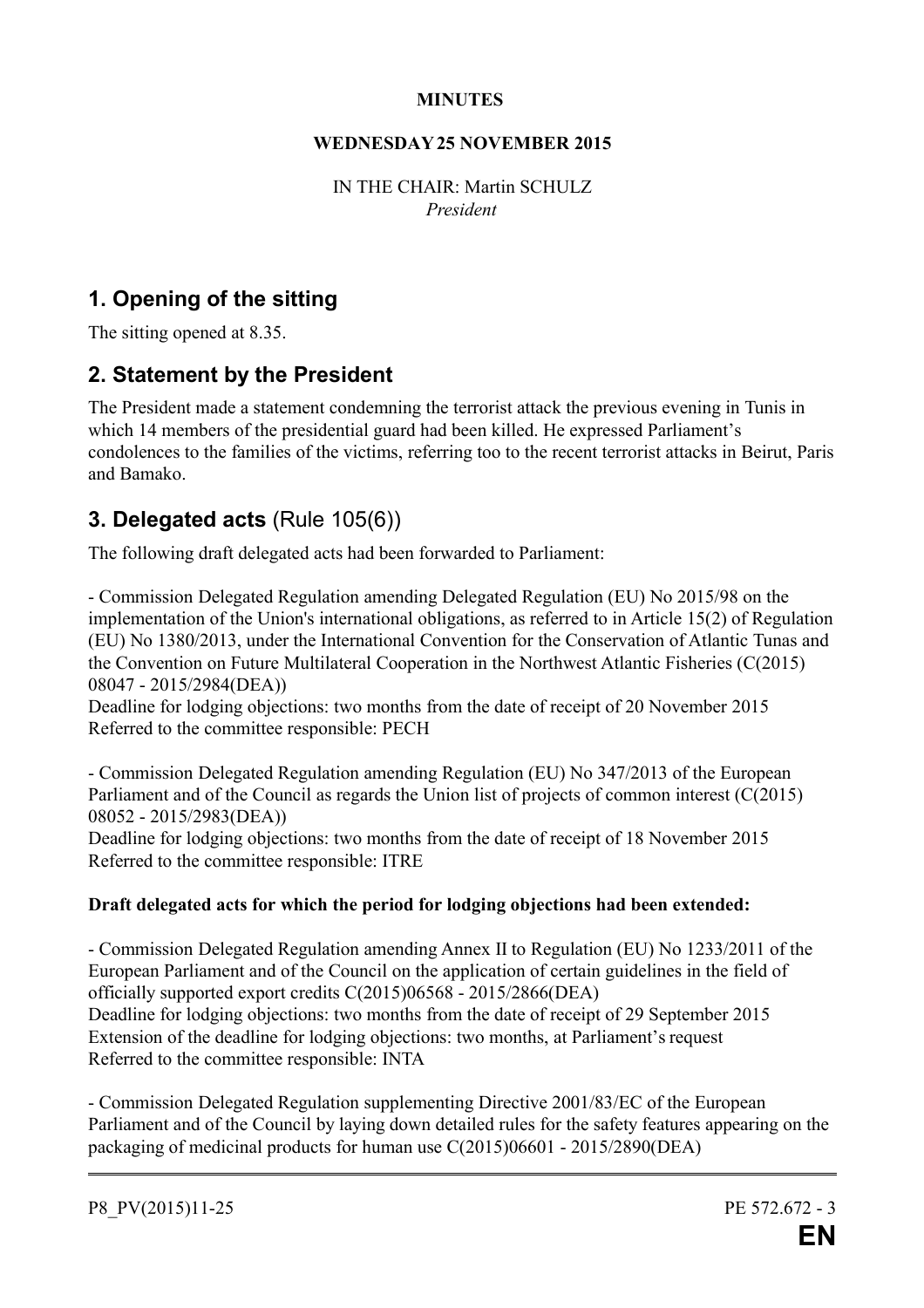Deadline for lodging objections: two months from the date of receipt of 2 October 2015 Extension of the deadline for lodging objections: two months, at the request of the Council. Referred to the committee responsible: ENVI

## **4. Implementing measures** (Rule 106)

The following draft implementing measures falling under the regulatory procedure with scrutiny had been forwarded to Parliament:

- Commission Regulation amending Annex III to Regulation (EC) No 853/2004 of the European Parliament and of the Council as regards the specific requirements for gelatine, collagen and highly refined products of animal origin intended for human consumption (D039258/04 - 2015/2959(RPS) - deadline: 12 February 2016)

referred back to committee responsible : ENVI

- Commission Regulation amending Annex III to Regulation (EC) No 1223/2009 of the European Parliament and of the Council on cosmetic products (D039969/03 - 2015/2954(RPS) - deadline: 10 February 2016) referred back to committee responsible : ENVI

- Commission Regulation (EU) amending Annex III to Regulation (EC) No 1223/2009 of the European Parliament and of the Council on cosmetic products (D039970/04 - 2015/2987(RPS) deadline: 21 February 2016) referred back to committee responsible : ENVI

- Commission Regulation amending Annexes II, III and V to Regulation (EC) No 396/2005 of the European Parliament and of the Council as regards maximum residue levels for 1 methylcyclopropene, flonicamid, flutriafol, indolylacetic acid, indolylbutyric acid, pethoxamid, pirimicarb, prothioconazole and teflubenzuron in or on certain products (D041470/02 - 2015/2958 (RPS) - deadline: 12 January 2016) referred back to committee responsible : ENVI

- Commission Regulation (EU) …/… of XXX amending Annex III to Regulation (EC) No 1223/2009 of the European Parliament and of the Council on cosmetic products (D041567/01 - 2015/2952(RPS) - deadline: 10 February 2016) referred back to committee responsible : ENVI

- Commission Regulation (EU) …/… of XXX amending Annex V to Regulation (EC) No 1223/2009 of the European Parliament and of the Council on cosmetic products (D041688/01 - 2015/2953(RPS) - deadline: 10 February 2016) referred back to committee responsible : ENVI

- Draft Commission regulation amending Annexes IV and V to Regulation (EC) No 850/2004 of the European Parliament and of the Council on persistent organic pollutants (D041696/01 - 2015/2982 (RPS) - deadline: 19 February 2016) referred back to committee responsible : ENVI

- Commission Regulation (EU) amending Annex VI to Regulation (EC) No 1223/2009 of the European Parliament and of the Council on cosmetic products (D041827/02 - 2015/2985(RPS) deadline: 21 February 2016) referred back to committee responsible : ENVI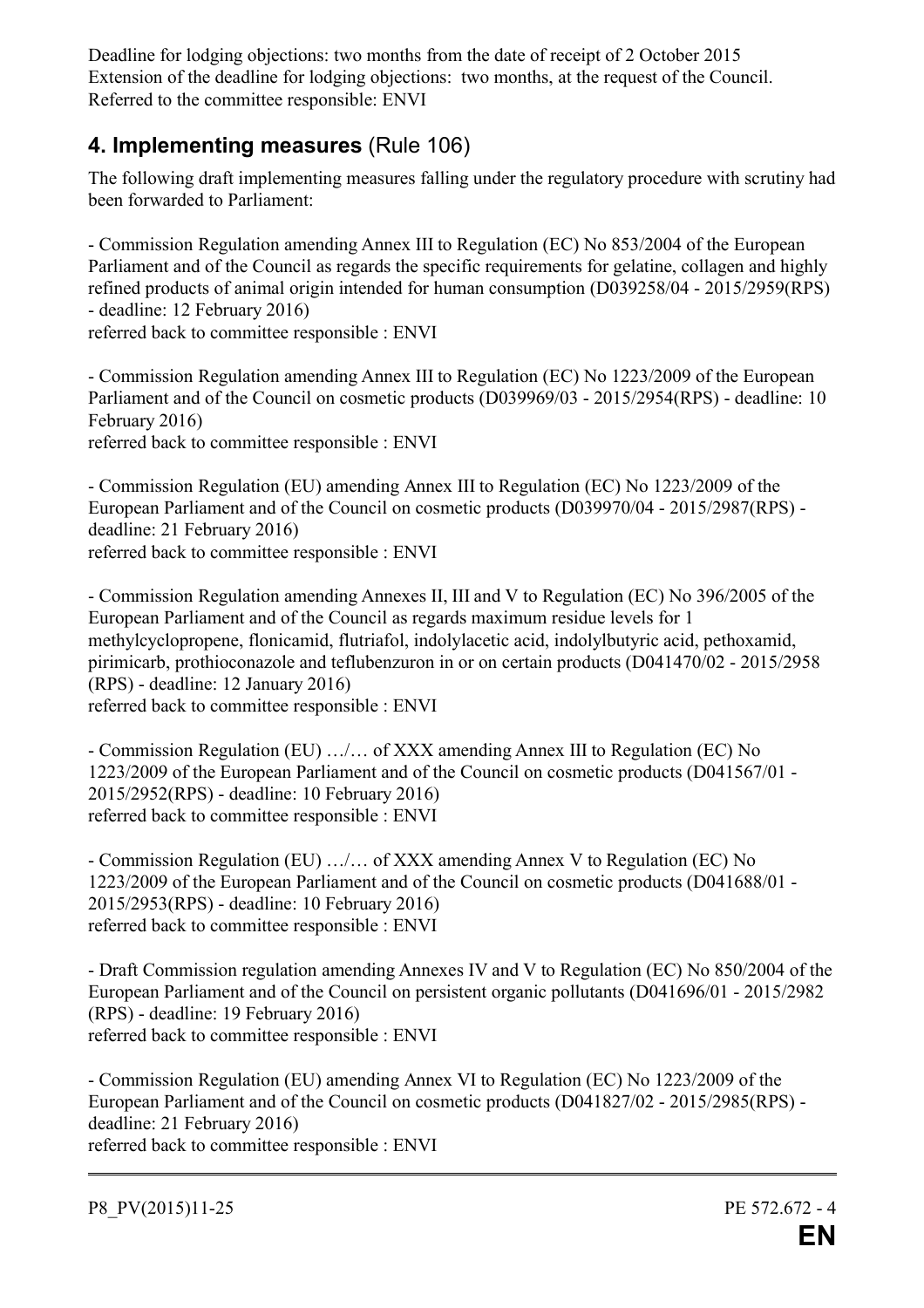- Commission Regulation amending Regulation (EC) No 692/2008 as regards emissions from light passenger and commercial vehicles (Euro 6) (D042120/03 - 2015/2988(RPS) - deadline: 24 February 2016) referred back to committee responsible : ENVI opinion: IMCO

- Commission Regulation amending Annex III to Regulation (EC) No 396/2005 of the European Parliament and of the Council as regards maximum residue levels for fosetyl in or on certain products (D042179/01 - 2015/2956(RPS) - deadline: 11 January 2016) referred back to committee responsible : ENVI

- Commission Regulation amending Regulation (EU) No 454/2011 on the technical specification for interoperability relating to the subsystem 'telematics applications for passenger services' of the trans-European rail system (D042197/01 - 2015/2965(RPS) - deadline: 17 February 2016) referred back to committee responsible : TRAN

- Commission Decision amending Decision 2014/312/EU establishing the ecological criteria for the award of the EU Ecolabel for indoor and outdoor paints and varnishes (D042300/03 - 2015/2986 (RPS) - deadline: 21 February 2016) referred back to committee responsible : ENVI

- Commission Regulation establishing a network code on requirements for grid connection of generators (D042395/02 - 2015/2966(RPS) - deadline: 18 February 2016) referred back to committee responsible : ITRE

# **5. Transfers of appropriations**

In accordance with Article 25 of the Financial Regulation, the Committee on Budgets had decided to raise no objection to transfers of appropriations INF 9, 10, 11, 12, 13 and 14/2015 by the Committee of the Regions.

In accordance with Article 25 of the Financial Regulation, the Committee on Budgets had decided to approve transfer of appropriations 4/2015 by the Ombudsman.

In accordance with Article 27 of the Financial Regulation, the Committee on Budgets had decided to approve transfer of appropriations DEC 1/2015 by the European Economic and Social Committee.

In accordance with Article 27(3) of the Financial Regulation, the Committee on Budgets had decided to approve transfers of appropriations DEC 31/2015, 33/2015, 34/2015, 37/2015 and 38/2015 - Section III – Commission.

In accordance with Article 27(4) of the Financial Regulation, the Council of the European Union had informed the budgetary authority of the approval of transfers of appropriations DEC 30/2015, 31/2015, 33/2015, 34/2015 and 38/2015 - Section III – Commission.

In accordance with Article 27(4) of the Financial Regulation, the Council of the European Union had decided to approve transfer of appropriations EESC DEC 1/2015 - Section VI - European Economic and Social Committee.

In accordance with Article 203(4) of the Financial Regulation, the Council of the European Union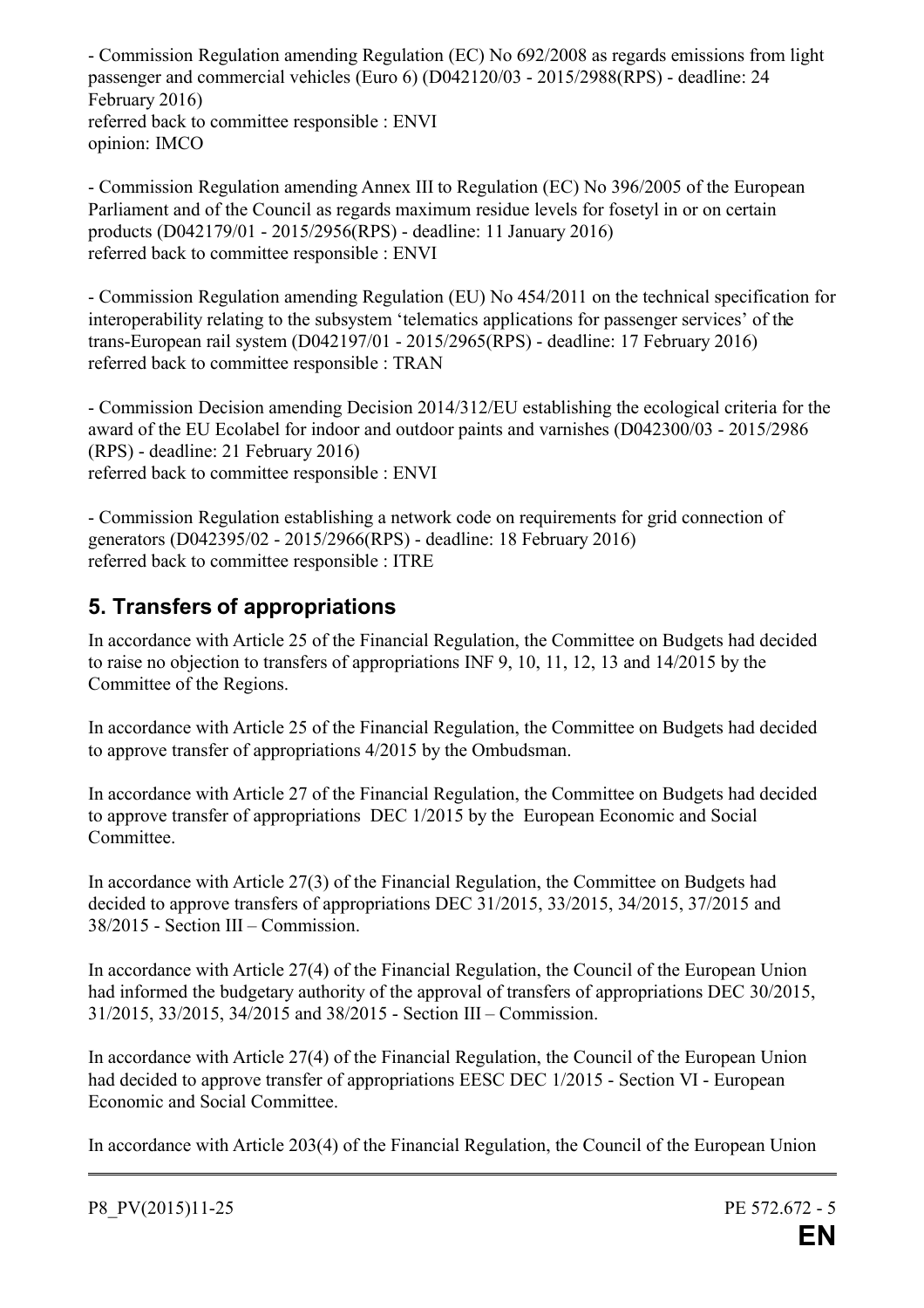had informed the budgetary authority that it had approved the purchase of the building housing the EU Delegation in Tokyo.

## **6. Documents received**

The following documents had been received from the Council and Commission

- Proposal for transfer of appropriations DEC 35/2015 - Section III – Commission (N8-0097/2015 - C8-0335/2015 - 2015/2301(GBD)) referred to responsible: BUDG - Proposal for transfer of appropriations DEC 1/2015 - Committee of the Regions (N8-0098/2015 - C8-0336/2015 - 2015/2302(GBD)) referred to responsible: BUDG - Proposal for transfer of appropriations DEC 37/2015 - Section III – Commission (N8-0099/2015 - C8-0337/2015 - 2015/2303(GBD)) referred to responsible: BUDG - Proposal for transfer of appropriations INF 13/2015 - Committee of the Regions (N8-0100/2015 - C8-0339/2015 - 2015/2304(GBD))<br>referred to responsible: BUDG - Proposal for transfer of appropriations INF 14/2015 - Committee of the Regions (N8-0101/2015 - C8-0340/2015 - 2015/2305(GBD)) referred to responsible: BUDG - Proposal for transfer of appropriations No 6/2015 - Court of Justice (N8-0102/2015 - C8- 0342/2015 - 2015/2306(GBD)) referred to responsible: BUDG - Proposal for transfer of appropriations DEC 40/2015 - Section III – Commission (N8-0103/2015 - C8-0344/2015 - 2015/2307(GBD)) referred to responsible: BUDG - Renting of office premises for the Delegation of the European Union to China - EEAS (N8- 0104/2015 - C8-0345/2015 – 2015/2308(GBD)) *This title is not currently available in all languages.* responsible: BUDG - Proposal for transfer of appropriations 2/2015 - SEAE (N8-0105/2015 - C8-0346/2015 - 2015/2309(GBD)) referred to responsible: BUDG - Proposal for transfer of appropriations 2/2015 - CEPD (N8-0106/2015 - C8-0347/2015 - 2015/2310(GBD)) referred to responsible: BUDG - Proposal for transfer of appropriations No 7/2015 - Court of Justice (N8-0107/2015 - C8- 0348/2015 - 2015/2311(GBD)) referred to responsible: BUDG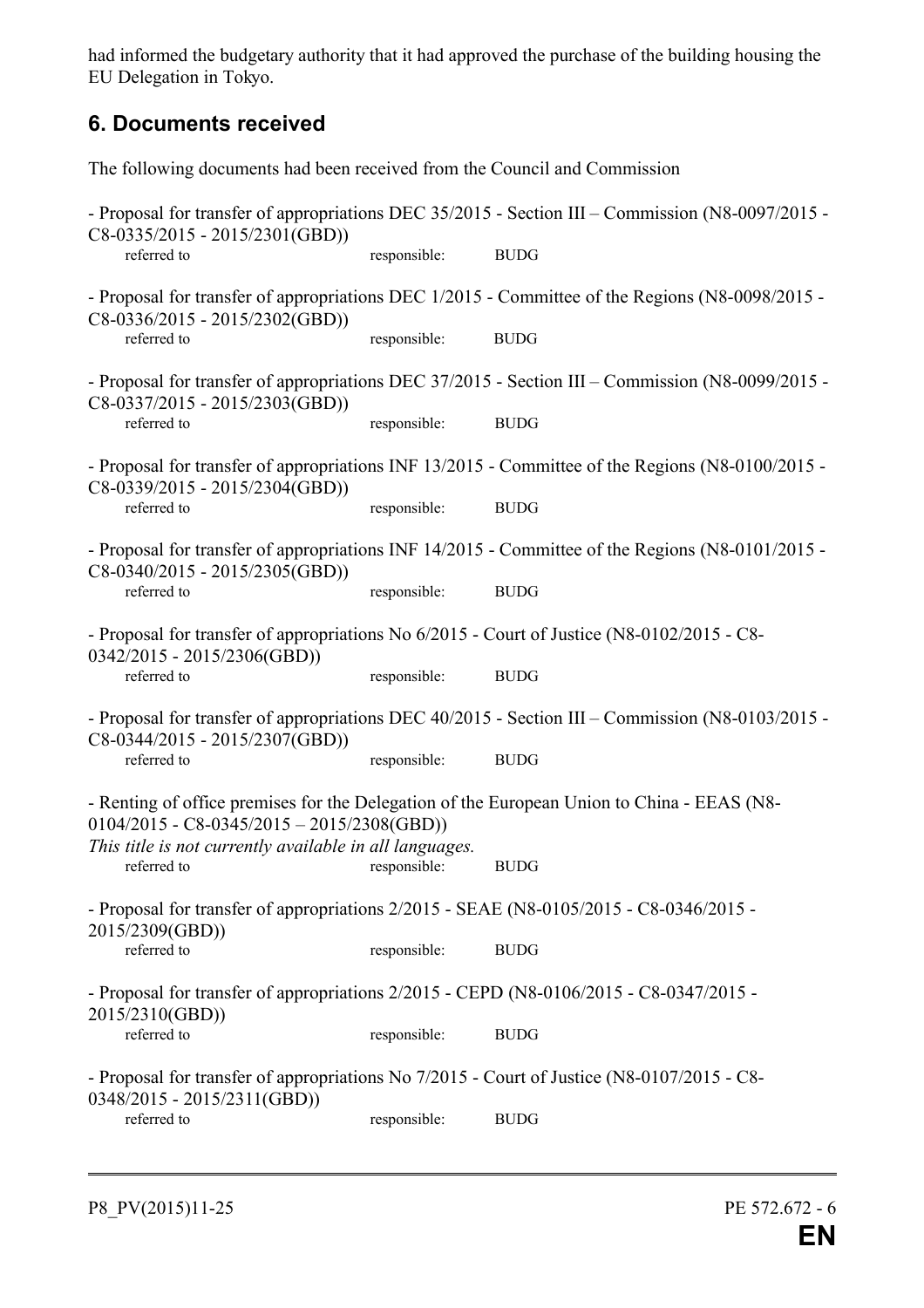| $0349/2015 - 2015/2312(GBD))$                  |               | - Proposal for transfer of appropriations No 8/2015 - Court of Justice (N8-0108/2015 - C8-       |
|------------------------------------------------|---------------|--------------------------------------------------------------------------------------------------|
| referred to                                    | responsible:  | <b>BUDG</b>                                                                                      |
| $0109/2015 - C8 - 0350/2015 - 2015/2314(GBD))$ |               | - Proposal for transfer of appropriations, 2015 budget - Euratom Supply Agency (ESA) (N8-        |
| referred to                                    | responsible:  | <b>BUDG</b>                                                                                      |
| $C8-0366/2015 - 2015/2331(GBD))$               |               | - Proposal for transfer of appropriations DEC 41/2015 - Section III – Commission (N8-0111/2015 - |
| referred to                                    | responsible : | <b>BUDG</b>                                                                                      |
| $0112/2015 - C8 - 0368/2015 - 2015/2332(GBD))$ |               | - Proposal for transfer of appropriations V/AB-10/T/15 - European Court of Auditors (N8-         |
| referred to                                    | responsible:  | <b>BUDG</b>                                                                                      |
| $0113/2015 - C8 - 0369/2015 - 2015/2333(GBD))$ |               | - Proposal for transfer of appropriations, 2015 budget - Euratom Supply Agency (ESA) (N8-        |
| referred to                                    | responsible:  | <b>BUDG</b>                                                                                      |

## **7. Recent terrorist attacks in Paris** (debate)

Council and Commission statements: Recent terrorist attacks in Paris (2015/2972(RSP))

Nicolas Schmit (President-in-Office of the Council) and Jean-Claude Juncker (President of the Commission) made the statements.

The following spoke: Manfred Weber, on behalf of the PPE Group, who also replied to a blue-card question by Pervenche Berès, Gianni Pittella, on behalf of the S&D Group, Syed Kamall, on behalf of the ECR Group, who also replied to a blue-card question by Róża Gräfin von Thun und Hohenstein, Guy Verhofstadt, on behalf of the ALDE Group, who also replied to a blue-card question by Patrick O'Flynn, Gabriele Zimmer, on behalf of the GUE/NGL Group, who also replied to a blue-card question by Bill Etheridge, Philippe Lamberts, on behalf of the Verts/ALE Group, who also replied to a blue-card question by Marek Jurek, Paul Nuttall, on behalf of the EFDD Group, who also replied to a blue-card question by Anna Elżbieta Fotyga, Marine Le Pen, on behalf of the ENF Group, and Bruno Gollnisch, non-attached Member.

#### IN THE CHAIR: Mairead McGUINNESS *Vice-President*

The following spoke: Alain Lamassoure, Pervenche Berès, who also replied to a blue-card question by Antonio Tajani, Anna Elżbieta Fotyga, who also replied to a blue-card question by Liisa Jaakonsaari, Marielle de Sarnez, who also replied to a blue-card question by David Coburn, Patrick Le Hyaric, who also replied to a blue-card question by Doru-Claudian Frunzulică, Michèle Rivasi, who also replied to a blue-card question by Gilles Lebreton, Joëlle Bergeron, Marcel de Graaff, Diane Dodds, Marie-Christine Vergiat, who referred back to the comments made by Diane Dodds asked for them to be referred to the Bureau (the President noted this), Esteban González Pons, Enrique Guerrero Salom, Mark Demesmaeker, Sophia in 't Veld, Jean-Luc Mélenchon, Jan Philipp Albrecht and Laura Ferrara.

> IN THE CHAIR: Ioan Mircea PAŞCU *Vice-President*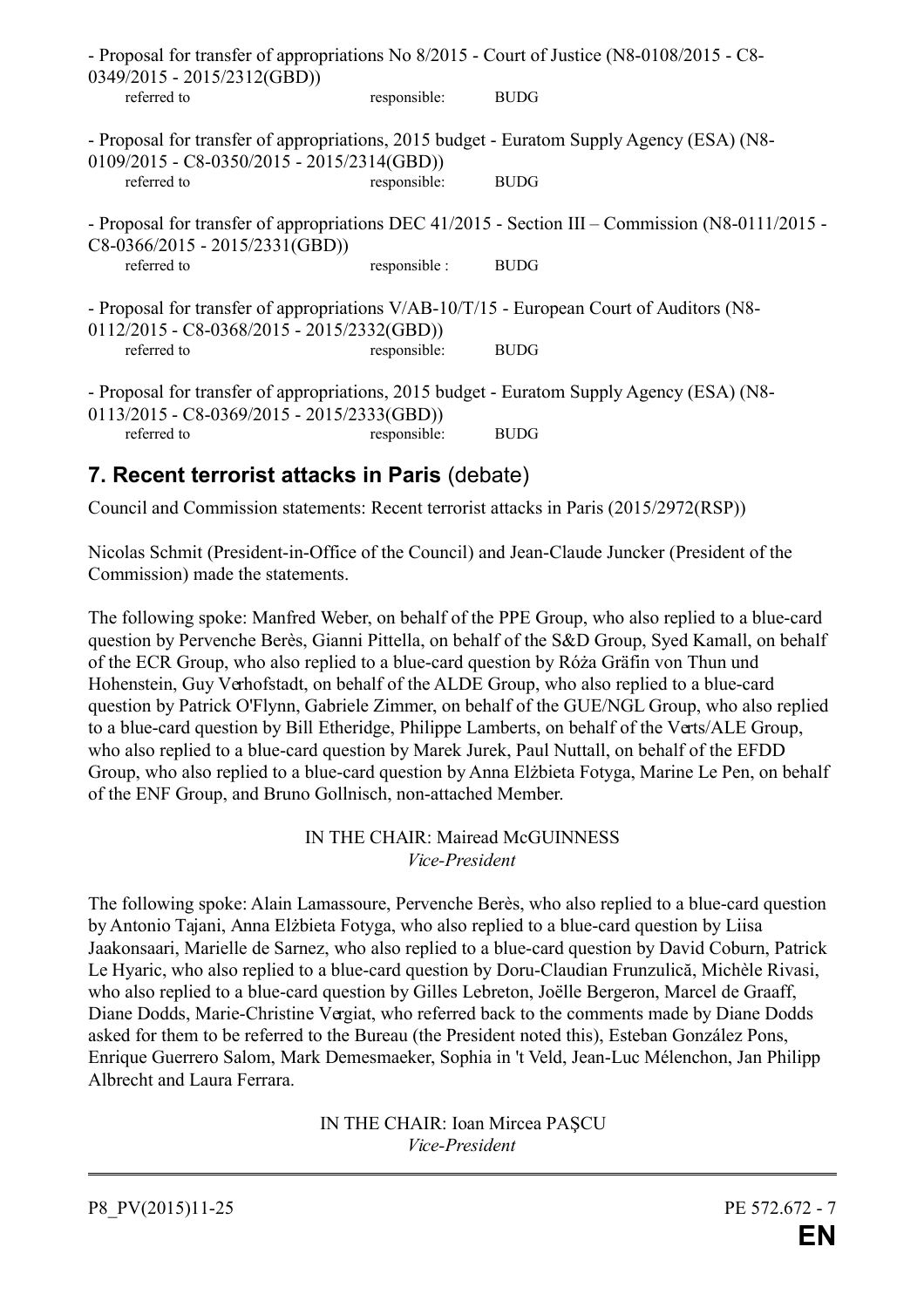The following spoke: Harald Vilimsky, Konstantinos Papadakis, Arnaud Danjean, Knut Fleckenstein, Angel Dzhambazki, Cecilia Wikström, Rolandas Paksas, Zoltán Balczó, Monika Hohlmeier, Birgit Sippel, Bernd Lucke, Elissavet Vozemberg-Vrionidi, Victor Boştinaru, James Nicholson, Roberta Metsola, Josef Weidenholzer, Ruža Tomašić, Michèle Alliot-Marie, Richard Howitt, Geoffrey Van Orden, Herbert Reul, Péter Niedermüller, Agustín Díaz de Mera García Consuegra, Patrizia Toia, Elisabetta Gardini, Gilles Pargneaux, Nuno Melo, Tanja Fajon, Cristian Dan Preda, Pier Antonio Panzeri, Kinga Gál, Afzal Khan, Elmar Brok, Elena Valenciano, Teresa Jiménez-Becerril Barrio, Angelika Niebler, Brice Hortefeux, Jeroen Lenaers, Anna Maria Corazza Bildt, Michał Boni, Mariya Gabriel, Andrej Plenković, Heinz K. Becker, Philippe Juvin and Frank Engel.

The following spoke under the catch-the-eye procedure: Seán Kelly, Juan Fernando López Aguilar, Vicky Ford, Hilde Vautmans, Neoklis Sylikiotis, Ulrike Lunacek, Franz Obermayr and Georgios Epitideios.

The following spoke: Dimitris Avramopoulos (Member of the Commission) and Nicolas Schmit.

The debate closed.

*(The sitting was suspended for a short time)*

#### IN THE CHAIR: Martin SCHULZ *President*

## **8. Formal sitting - Italy**

From 12.00 to 12.30, a formal sitting of Parliament was held on the occasion of the visit of Sergio Mattarella, President of the Italian Republic.

## **9. Voting time**

Detailed voting results (amendments, separate and split votes, etc.) appear in the *Results of Votes* annex to the minutes.

The results of roll-call votes are available in electronic form only, as an annex to the minutes, and can be accessed via Europarl.

> **° ° ° °**

The following spoke: Notis Marias on the conduct of the last two debates on Tuesday evening (the President noted his remarks).

> **° ° ° °**

## **9.1. Draft amending budget No 8/2015: Own resources and European Data Protection Supervisor** (Rule 150) (vote)

Report on the Council position on Draft amending budget No 8/2015 of the European Union for the financial year 2015, Own resources and European Data Protection Supervisor [13439/2015 - C8- 0341/2015 - 2015/2269(BUD)] - Committee on Budgets. Rapporteur: Eider Gardiazabal Rubial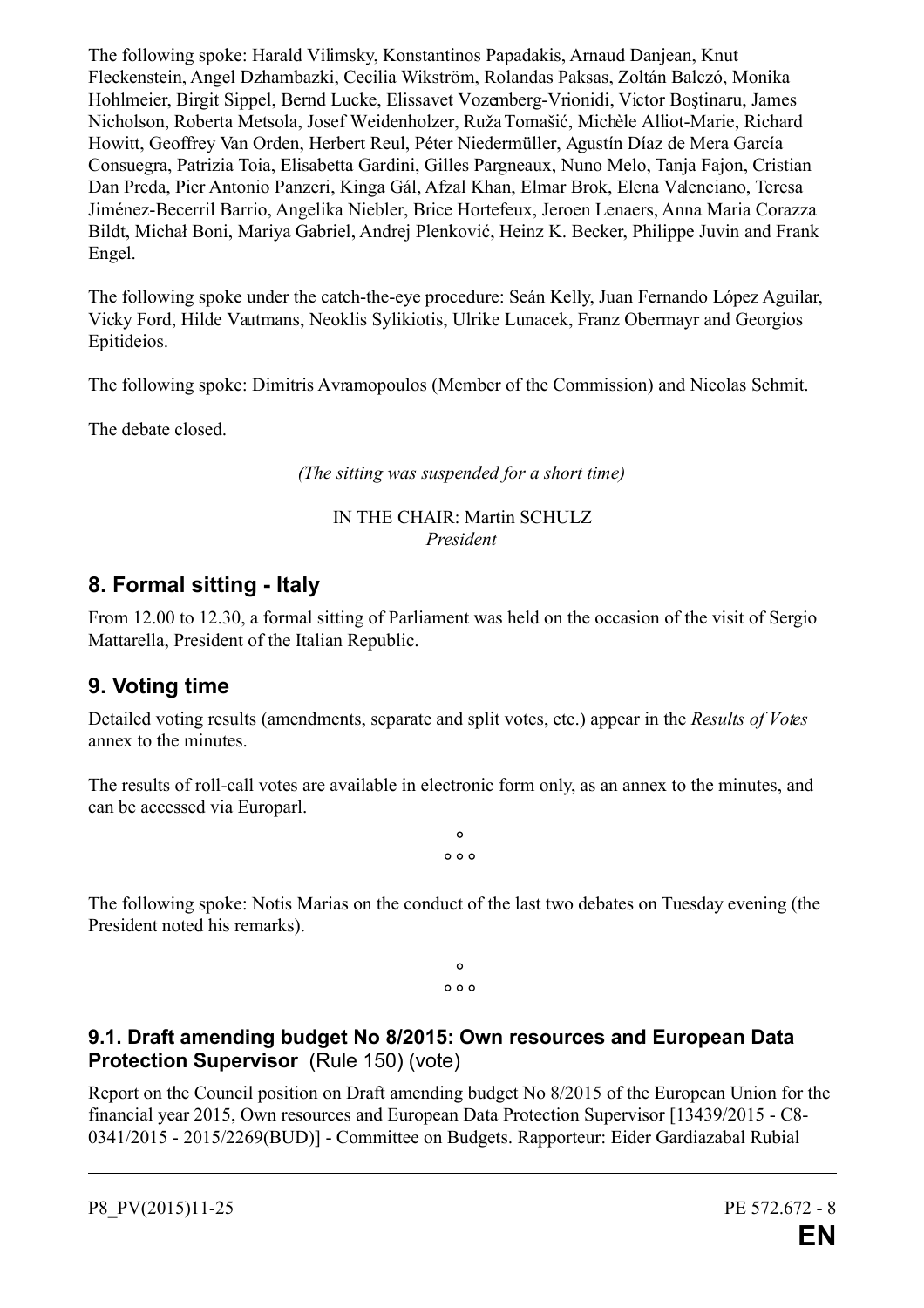(A8-0337/2015)

*(Simple majority) (Voting record: 'Results of votes', Item 1)* 

MOTION FOR A RESOLUTION

Adopted by single vote *(P8\_TA(2015)0404)*

## **9.2. Mobilisation of the Flexibility Instrument for immediate budgetary measures to address the refugee crisis** (Rule 150) (vote)

Report on the proposal for a decision of the European Parliament and of the Council on mobilisation of the Flexibility Instrument for immediate budgetary measures to address the refugee crisis, in accordance with point 12 of the Interinstitutional Agreement of 2 December 2013 between the European Parliament, the Council and the Commission on budgetary discipline, on cooperation in budgetary matters and on sound financial management [COM(2015)0514 - C8-0308/2015 - 2015/2264(BUD)] - Committee on Budgets. Rapporteur: José Manuel Fernandes (A8-0336/2015)

*(Qualified majority: three fifths of votes cast) (Voting record: 'Results of votes', Item 2)* 

MOTION FOR A RESOLUTION

Adopted by single vote *(P8\_TA(2015)0405)*

## **9.3. Mobilisation of the EU Solidarity Fund to provide for payment of advances in the 2016 budget** (Rule 150) (vote)

Report on the proposal for a decision of the European Parliament and of the Council on mobilisation of the European Union Solidarity Fund, in accordance with point 11 of the Interinstitutional Agreement of 2 December 2013 between the European Parliament, the Council and the Commission on budgetary discipline, on cooperation in budgetary matters and on sound financial management to provide for payment of advances in the 2016 budget [COM(2015)0281 - C8-0133/2015 - 2015/2123(BUD)] - Committee on Budgets. Rapporteur: Lefteris Christoforou (A8- 0335/2015)

*(Qualified majority: three fifths of votes cast) (Voting record: 'Results of votes', Item 3)* 

## MOTION FOR A RESOLUTION

Adopted by single vote *(P8\_TA(2015)0406)*

## **9.4. 2016 budgetary procedure: joint text** (Rule 150) (vote)

Report on the joint text on the draft general budget of the European Union for the financial year 2016 approved by the Conciliation Committee under the budgetary procedure [14195/2015 - C8- 0353/2015 - 2015/2132(BUD)] - European Parliament delegation to the Budgetary Conciliation Committee. Rapporteurs: José Manuel Fernandes and Gérard Deprez (A8-0333/2015)

*(Qualified majority needed to reject the joint text)*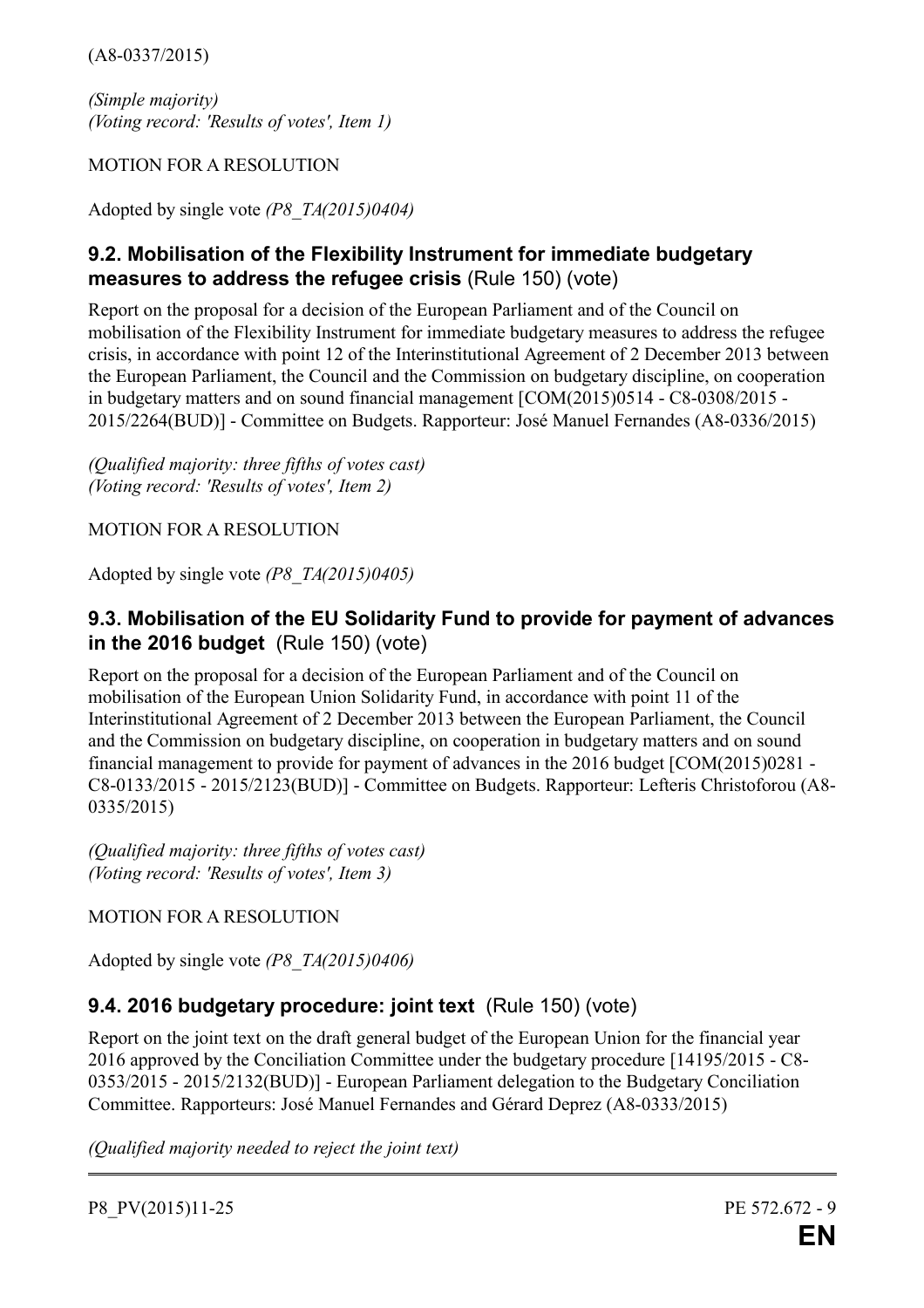*(Voting record: 'Results of votes', Item 4)* 

#### DRAFT LEGISLATIVE RESOLUTION

Adopted by single vote *(P8\_TA(2015)0407)*

*The following had spoken:*

After the vote, Pierre Gramegna (President-in-Office of the Council), stressing the excellent cooperation between the institutions in the 2016 budgetary procedure.

Before signing the budget for the 2016 financial year, the President made the following statement:

'The joint text adopted by the Conciliation Committee on 14 November 2015 has been approved by both Parliament and the Council. The budgetary procedure has been implemented in accordance with Article 314 of the Treaty on the Functioning of the European Union. The budgetary procedure for the 2016 financial year may thus be considered complete. I declare the EU's budget for the 2016 financial year has been definitively adopted.'

## **9.5. Tax rulings and other measures similar in nature or effect** (vote)

Report on tax rulings and other measures similar in nature or effect [2015/2066(INI)] - . Rapporteurs: Elisa Ferreira and Michael Theurer (A8-0317/2015)

*(Simple majority) (Voting record: 'Results of votes', Item 5)*

MOTION FOR A RESOLUTION

Adopted *(P8\_TA(2015)0408)*

*The following had spoken:*

Before the vote, Fabio De Masi and Philippe Lamberts on the mandate of the Special Committee on Tax Rulings and Other Measures Similar in Nature or Effect. The President explained the rules.

> IN THE CHAIR: Rainer WIELAND *Vice-President*

## **9.6. Objection pursuant to Rule 106: granting an authorisation for uses of bis (2-ethylhexhyl) phthalate (DEHP)** (vote)

Motion for a resolution pursuant to Rule 106(2) and (3) on Commission implementing Decision XXX granting an authorisation for uses of bis(2-ethylhexhyl) phthalate (DEHP) under Regulation (EC) No 1907/2006 of the European Parliament and of the Council - (D041427 – 2015/2962(RSP)) – ENVI Committee - Rapporteurs: Pavel Poc, Kateřina Konečná, Bas Eickhout (B8-1228/2015)

*(Simple majority) (Voting record: 'Results of votes', Item 6)*

MOTION FOR A RESOLUTION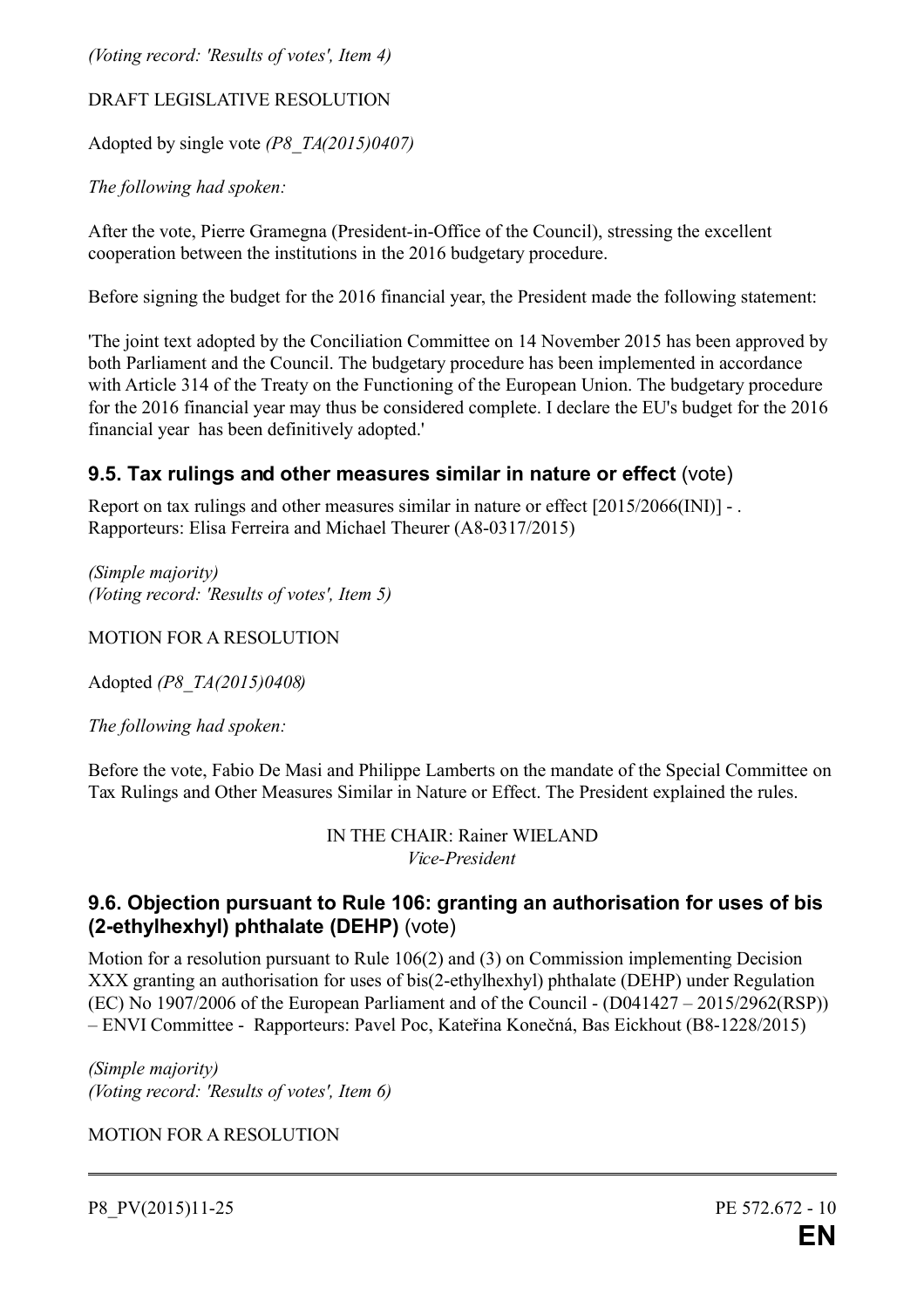Adopted *(P8\_TA(2015)0409)*

## **9.7. Prevention of radicalisation and recruitment of European citizens by terrorist organisations** (vote)

Report on the prevention of radicalisation and recruitment of European citizens by terrorist organisations [2015/2063(INI)] - Committee on Civil Liberties, Justice and Home Affairs. Rapporteur: Rachida Dati (A8-0316/2015)

*(Simple majority) (Voting record: 'Results of votes', Item 7)*

MOTION FOR A RESOLUTION

Adopted *(P8\_TA(2015)0410)*

*The following had spoken:*

Gerard Batten and Julia Reid on the conduct of the votes.

## **9.8. EU Strategic framework on health and safety at work 2014-2020** (vote)

Report on the EU Strategic Framework on Health and Safety at Work 2014-2020 [2015/2107(INI)] - Committee on Employment and Social Affairs. Rapporteur: Ole Christensen (A8-0312/2015)

*(Simple majority) (Voting record: 'Results of votes', Item 8)*

MOTION FOR A RESOLUTION

Adopted *(P8\_TA(2015)0411)*

*The following had spoken:*

After the vote, David Coburn, Richard Corbett, Jonathan Arnott, Peter van Dalen, Richard Sulík, Jonathan Arnott, Peter Lundgren and Bruno Gollnisch, on the conduct of the votes.

## **10. Explanations of vote**

*Written explanations of vote:*

Explanations of vote submitted in writing under Rule 183 appear in the Verbatim Report of Proceedings for the sitting.

*Oral explanations of vote:*

**Report: José Manuel Fernandes and Gérard Deprez - A8-0333/2015** Jiří Pospíšil, Peter Jahr and Andrejs Mamikins

**Report: Elisa Ferreira and Michael Theurer - A8-0317/2015** Peter Jahr, Seán Kelly, Andrejs Mamikins, Jiří Pospíšil, Daniel Hannan and Jonathan Arnott

**Report: Rachida Dati - A8-0316/2015**

P8 PV(2015)11-25 PE 572.672 - 11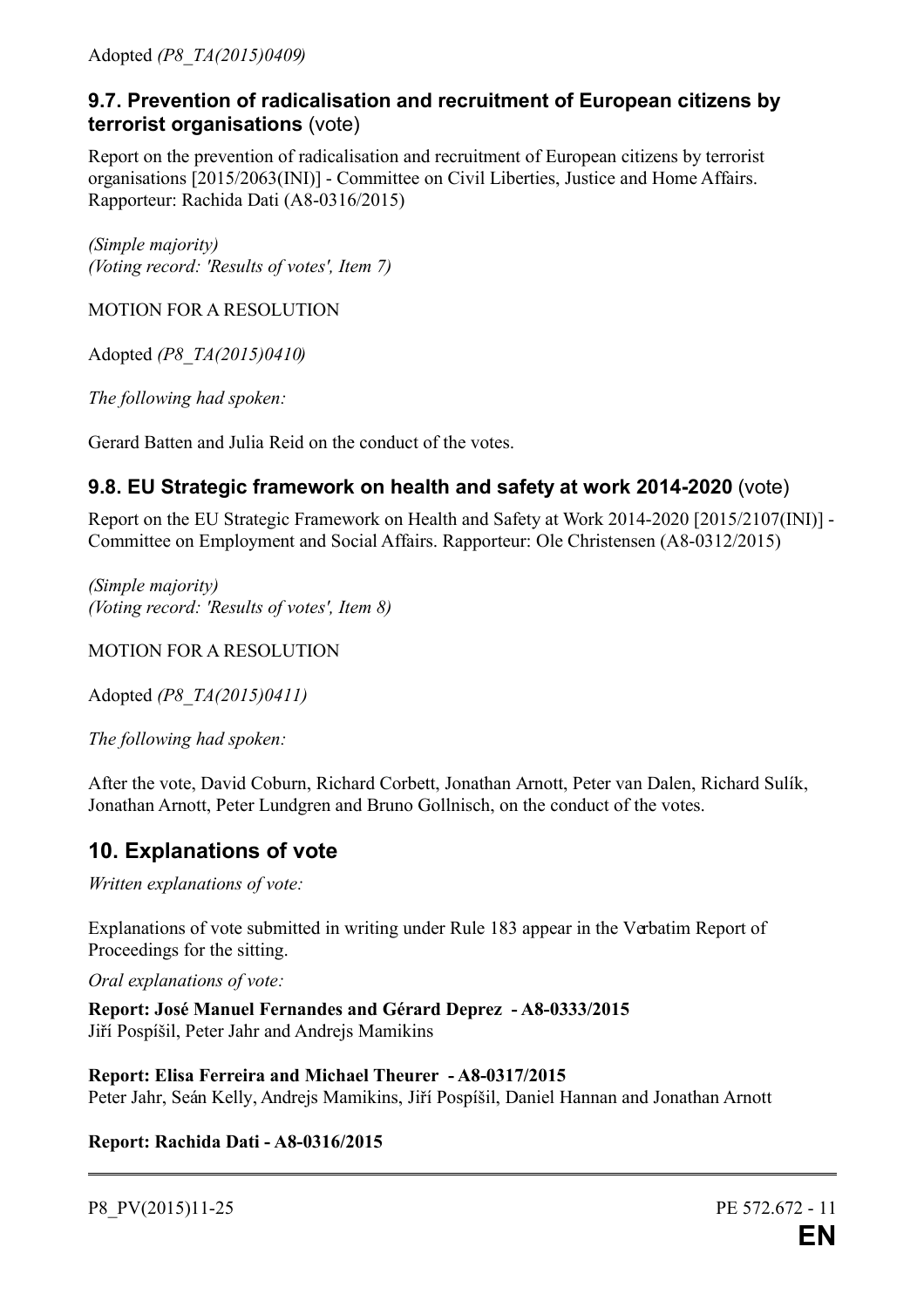Tania González Peñas, Neena Gill, Franz Obermayr, Jiří Pospíšil, Csaba Sógor, Peter Jahr, Seán Kelly, Momchil Nekov, Andrejs Mamikins, Daniel Hannan, David Coburn, Jonathan Arnott and Bill Etheridge

#### **Report: Ole Christensen - A8-0312/2015**

Tania González Peñas, Sven Schulze, Paloma López Bermejo, Csaba Sógor, Peter Jahr, Peter Lundgren and Andrejs Mamikins.

## **11. Corrections to votes and voting intentions**

Corrections to votes and voting intentions appear on the Europarl website under 'Plenary/Votes/Results of Votes (Results of roll-call votes)'. They are published in hard copy in the 'Results of roll-call votes' annex.

The electronic version on Europarl will be regularly updated for a maximum of two weeks after the day of the vote concerned.

After the two-week deadline has passed, the list of corrections to votes and voting intentions will be finalised so that it can be translated and published in the Official Journal.

*(The sitting was suspended at 14.25 and resumed at 15.00.)* 

IN THE CHAIR: Alexander Graf LAMBSDORFF *Vice-President*

## **12. Approval of the minutes of the previous sitting**

Patricija Šulin stated that her voting machine had not worked during the first seven roll-call votes the previous day (reports by Claude Moraes (A8-0250/2015, A8-0251/2015 and A8-0252/2015), report by Carlos Iturgaiz (A8-0318/2015), report by Werner Langen (A8-0315/2015) and the first two votes on the report by Inês Cristina Zuber (A8-0310/2015)).

István Ujhelyi had been present but his name was not on the attendance register.

The minutes of the previous sitting were approved.

## **13. Elimination of violence against women in the EU** (debate)

Question for oral answer (O-000126/2015) by Iratxe García Pérez, on behalf of the FEMM Committee, to the Commission: Elimination of violence against women in the EU (2015/2855 (RSP)) (B8-1105/2015)

Iratxe García Pérez moved the question.

Věra Jourová (Member of the Commission) answered the question.

The following spoke: Teresa Jiménez-Becerril Barrio, on behalf of the PPE Group, Maria Arena, on behalf of the S&D Group, Beatrix von Storch, on behalf of the ECR Group, Guy Verhofstadt, on behalf of the ALDE Group, Malin Björk, on behalf of the GUE/NGL Group, Jordi Sebastià, on behalf of the Verts/ALE Group, Daniela Aiuto, on behalf of the EFDD Group, Janice Atkinson, on behalf of the ENF Group, and Diane Dodds, non-attached Member.

The following spoke: Věra Jourová.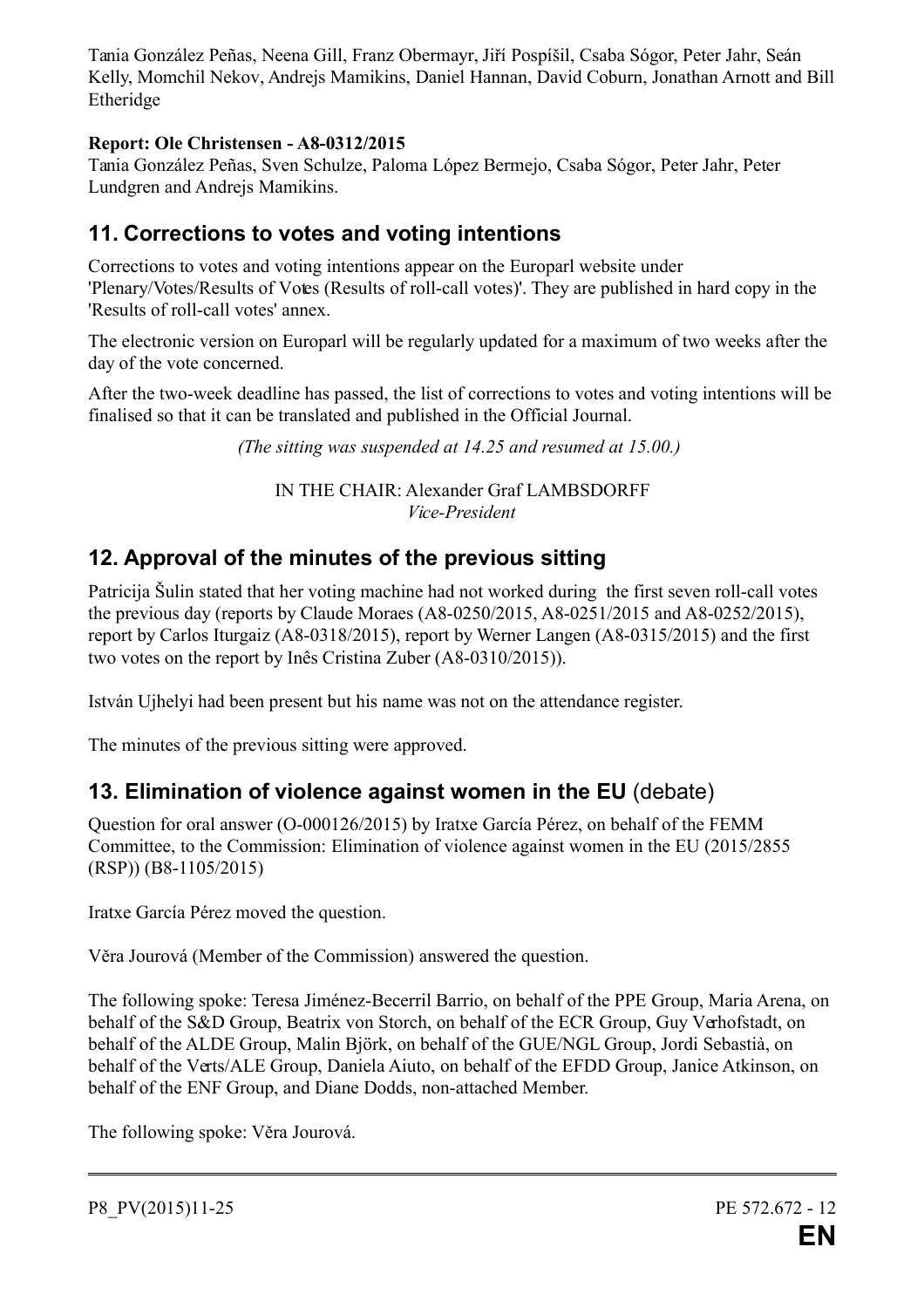The debate closed.

# **14. Outcome of the Valletta summit of 11 and 12 November 2015 and of the G20 summit of 15 and 16 November 2015** (debate)

Council and Commission statements: Outcome of the Valletta summit of 11 and 12 November 2015 and of the G20 summit of 15 and 16 November 2015 (2015/2902(RSP))

Nicolas Schmit (President-in-Office of the Council) and Federica Mogherini (Vice-President of the Commission/High Representative of the Union for Foreign Affairs and Security Policy) made the statements.

The following spoke: Esteban González Pons, on behalf of the PPE Group, Gianni Pittella, on behalf of the S&D Group, who also replied to a blue-card question by Patrick O'Flynn, Timothy Kirkhope, on behalf of the ECR Group, Guy Verhofstadt, on behalf of the ALDE Group, Kostas Chrysogonos, on behalf of the GUE/NGL Group, Judith Sargentini, on behalf of the Verts/ALE Group, Fabio Massimo Castaldo, on behalf of the EFDD Group, Gerolf Annemans, on behalf of the ENF Group, Eleftherios Synadinos, non-attached Member, David McAllister, Knut Fleckenstein, Helga Stevens, Charles Goerens, Marie-Christine Vergiat, Ska Keller, who also replied to a bluecard question by Marek Jurek, Petr Mach, who also replied to a blue-card question by Liisa Jaakonsaari, Gilles Lebreton, Udo Voigt, Andrzej Grzyb, who also replied to a blue-card question by Tibor Szanyi, and Enrique Guerrero Salom.

#### IN THE CHAIR: Ryszard CZARNECKI *Vice-President*

The following spoke: Branislav Škripek, Cecilia Wikström, Eleonora Forenza, Bodil Valero, Diane James, Mara Bizzotto, who also replied to a blue-card question by Hilde Vautmans, Janusz Korwin-Mikke, Françoise Grossetête, Pervenche Berès, Ulrike Trebesius, Nathalie Griesbeck, Martina Anderson, who also replied to a blue-card question by Olaf Stuger, Ulrike Lunacek, Ignazio Corrao, Mario Borghezio, Elisabetta Gardini, Tanja Fajon, Roberts Zīle, Gérard Deprez, Malin Björk, Rolandas Paksas, Vicky Maeijer, Ildikó Gáll-Pelcz, who also replied to a blue-card question by Charles Tannock, Richard Howitt, Nikolay Barekov, Angelika Mlinar, Nikolaos Chountis, Gerard Batten, Gianluca Buonanno, Mariya Gabriel, who also replied to a blue-card question by Tim Aker, Gilles Pargneaux, who also replied to a blue-card question by Jadwiga Wiśniewska, Mirosław Piotrowski, Maite Pagazaurtundúa Ruiz, Sofia Sakorafa, Laura Ferrara, Jiří Pospíšil, Alfred Sant, who also replied to a blue-card question by Steven Woolfe, Arne Gericke, Mike Hookem, Paulo Rangel, Kati Piri, Richard Sulík, Othmar Karas, Juan Fernando López Aguilar, Richard Ashworth, Dubravka Šuica, Tonino Picula, Jan Zahradil, Jan Olbrycht, Elly Schlein, Davor Ivo Stier, Miriam Dalli, Cristian Dan Preda, Iliana Iotova, Agustín Díaz de Mera García Consuegra, Ismail Ertug, Ana Gomes, László Tőkés, Andrey Kovatchev and Eduard Kukan.

#### IN THE CHAIR: Antonio TAJANI *Vice-President*

The following spoke: Alojz Peterle, Jaromír Štětina, Tunne Kelam, Stanislav Polčák and Therese Comodini Cachia.

The following spoke under the catch-the-eye procedure: Nicola Caputo, Ruža Tomašić, Ivan Jakovčić, Neoklis Sylikiotis, Igor Šoltes, Tim Aker and Michaela Šojdrová.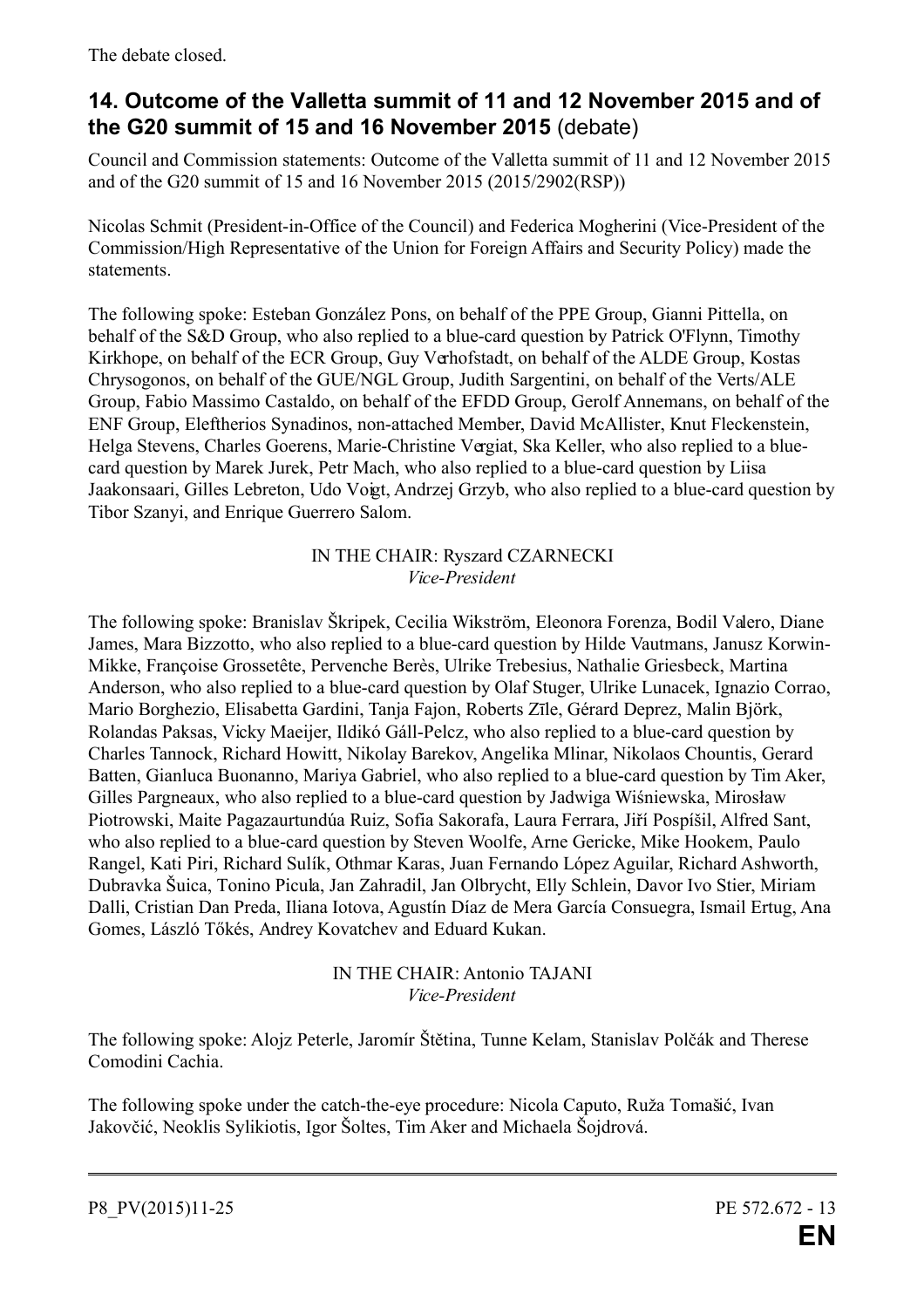The following spoke: Christos Stylianides (Member of the Commission) on behalf of the Vice-President of the Commission/High Representative of the Union for Foreign Affairs and Security Policy, and Nicolas Schmit.

The debate closed.

# **15. Situation in Burundi** (debate)

Statement by the Vice-President of the Commission/High Representative of the Union for Foreign Affairs and Security Policy: Situation in Burundi (2015/2973(RSP))

Nicolas Schmit (President-in-Office of the Council) made the statement on behalf of the Vice-President of the Commission/High Representative of the Union for Foreign Affairs and Security Policy.

The following spoke: Joachim Zeller, on behalf of the PPE Group, Kati Piri, on behalf of the S&D Group, Mark Demesmaeker, on behalf of the ECR Group, Hilde Vautmans, on behalf of the ALDE Group, Marie-Christine Vergiat, on behalf of the GUE/NGL Group, Heidi Hautala, on behalf of the Verts/ALE Group, Pier Antonio Panzeri, Notis Marias, Maria Arena, Elena Valenciano and Fabio Massimo Castaldo.

The following spoke under the catch-the-eye procedure: Bogdan Brunon Wenta, Ivan Jakovčić, Igor Šoltes, Krzysztof Hetman and Stanislav Polčák.

The motions for resolutions to be tabled under Rule 123(2) would be announced in the House at a later time.

The debate closed.

Vote: *December II part-session*.

## **16. Elections in Myanmar** (debate)

Statement by the Vice-President of the Commission/High Representative of the Union for Foreign Affairs and Security Policy: Elections in Myanmar (2015/2974(RSP))

Nicolas Schmit (President-in-Office of the Council) made the statement on behalf of the Vice-President of the Commission/High Representative of the Union for Foreign Affairs and Security Policy.

The following spoke: Lars Adaktusson, on behalf of the PPE Group, Ana Gomes, on behalf of the S&D Group, Charles Tannock, on behalf of the ECR Group, Alexander Graf Lambsdorff, on behalf of the ALDE Group, Judith Sargentini, on behalf of the Verts/ALE Group, Goffredo Maria Bettini, Julie Girling, Victor Boştinaru and Neena Gill.

The following spoke under the catch-the-eye procedure: Eduard Kukan.

IN THE CHAIR: Ryszard CZARNECKI *Vice-President*

The following spoke under the catch-the-eye procedure: Notis Marias, Fabio Massimo Castaldo and Stanislav Polčák.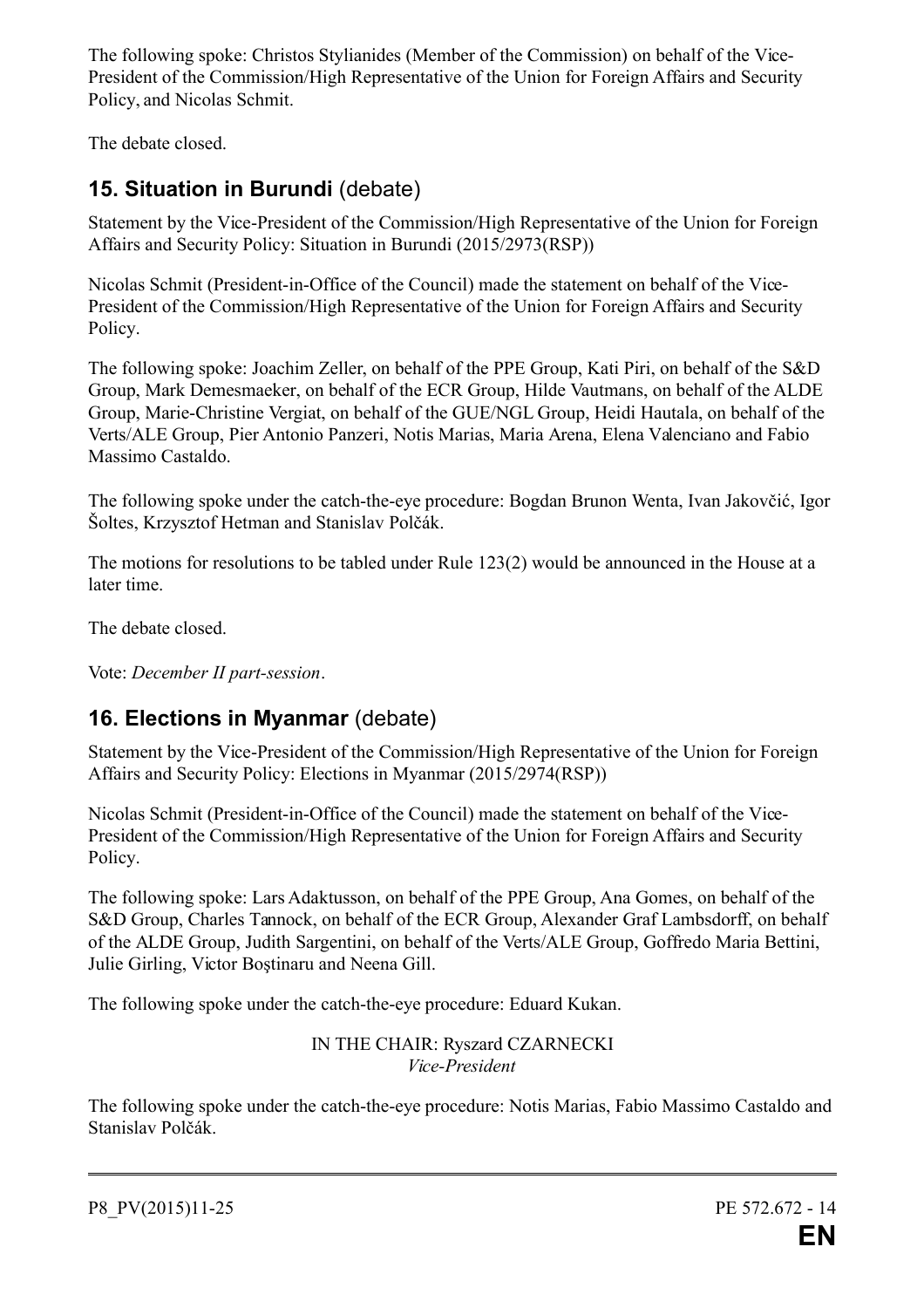The debate closed.

# **17. Composition of Parliament**

The Spanish authorities had given notice of the election of Xabier Benito Ziluaga to replace Pablo Iglesias as Member of Parliament with effect from 25 November 2015.

The Spanish authorities had given notice of the election of María Teresa Giménez Barbat to replace Fernando Maura Barandiarán as Member of Parliament with effect from 25 November 2015.

In accordance with Article 13 of the Act of 20 September 1976 concerning the election of the Members of the European Parliament by direct universal suffrage and Rule 4(1) of the Rules of Procedure, Parliament took note of the election of Xabier Benito Ziluaga and María Teresa Giménez Barbat with effect from 25 November 2015.

In accordance with Article 3(2) of the Rules of Procedure, until their credentials had been verified and a ruling given on any dispute, Xabier Benito Ziluaga and María Teresa Giménez Barbat would take their seats in Parliament and on its bodies and enjoy all the rights attaching thereto, provided they had signed declarations that they were not holding any office incompatible with that of Member of the European Parliament.

# **18. Composition of committees and delegations**

The President had received the following requests for appointments from the GUE/NGL Group:

ITRE Committee: Xabier Benito Ziluaga to replace Miguel Urbán Crespo

AFET Committee: Miguel Urbán Crespo

Subcommittee on Human Rights: Miguel Urbán Crespo

Delegation for relations with the Mercosur countries: Xabier Benito Ziluaga

The appointments would be deemed ratified if there were no objections before the approval of these minutes.

# **19. Situation in Georgia** (debate)

Statement by the Vice-President of the Commission/High Representative of the Union for Foreign Affairs and Security Policy: Situation in Georgia (2015/2975(RSP))

Christos Stylianides (Member of the Commission) made the statement on behalf of the Vice-President of the Commission/High Representative of the Union for Foreign Affairs and Security Policy.

The following spoke: Jaromír Štětina, on behalf of the PPE Group, Victor Boştinaru, on behalf of the S&D Group, Anna Elżbieta Fotyga, on behalf of the ECR Group, Javier Nart, on behalf of the ALDE Group, Miloslav Ransdorf, on behalf of the GUE/NGL Group, who also replied to two bluecard questions by Petras Auštrevičius and Stanislav Polčák, Heidi Hautala, on behalf of the Verts/ALE Group, Jean-Luc Schaffhauser, on behalf of the ENF Group, Georgios Epitideios, nonattached Member, Michael Gahler, Andrejs Mamikins, Sajjad Karim, Tamás Meszerics, Andrej Plenković, Kati Piri and Agnieszka Kozłowska-Rajewicz.

The following spoke under the catch-the-eye procedure: Eduard Kukan, Notis Marias, Ilhan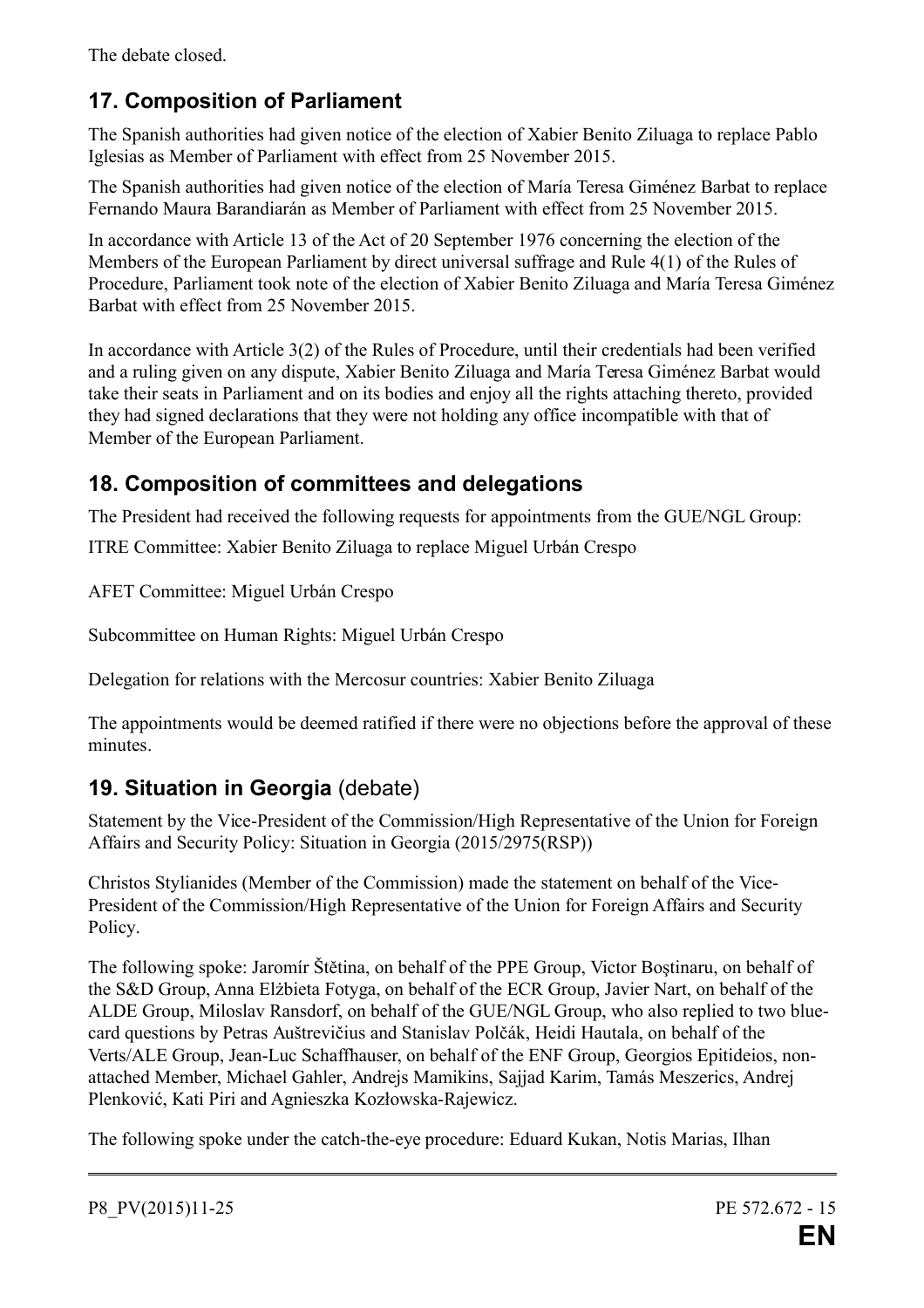Kyuchyuk, Igor Šoltes and Stanislav Polčák.

The following spoke: Christos Stylianides.

The debate closed.

# **20. Situation in Moldova** (debate)

Statement by the Vice-President of the Commission/High Representative of the Union for Foreign Affairs and Security Policy: Situation in Moldova (2015/2976(RSP))

Christos Stylianides (Member of the Commission) made the statement on behalf of the Vice-President of the Commission/High Representative of the Union for Foreign Affairs and Security Policy.

The following spoke: Elmar Brok, on behalf of the PPE Group, Andi Cristea, on behalf of the S&D Group, Bas Belder, on behalf of the ECR Group, Petras Auštrevičius, on behalf of the ALDE Group, Helmut Scholz, on behalf of the GUE/NGL Group, Heidi Hautala, on behalf of the Verts/ALE Group, Janusz Korwin-Mikke, non-attached Member, Cristian Dan Preda, Neena Gill, Karol Karski, Jiří Maštálka, Igor Šoltes, Michael Gahler, Doru-Claudian Frunzulică, Peter Eriksson, Andrej Plenković, Siegfried Mureşan, Agnieszka Kozłowska-Rajewicz and Michał Boni.

The following spoke under the catch-the-eye procedure: Stanislav Polčák and Notis Marias.

The following spoke: Christos Stylianides.

The debate closed.

## **21. Education for children in emergency situations and protracted crises** (debate)

Question for oral answer (O-000147/2015) by Linda McAvan, on behalf of the DEVE Committee, to the Commission: Education for children in emergency situations and protracted crises (2015/2977 (RSP)) (B8-1108/2015)

Linda McAvan moved the question.

Christos Stylianides (Member of the Commission) answered the question.

The following spoke: Davor Ivo Stier, on behalf of the PPE Group, Enrique Guerrero Salom, on behalf of the S&D Group, Jana Žitňanská, on behalf of the ECR Group, Beatriz Becerra Basterrechea, on behalf of the ALDE Group, Lola Sánchez Caldentey, on behalf of the GUE/NGL Group, Heidi Hautala, on behalf of the Verts/ALE Group, Nathan Gill, on behalf of the EFDD Group, who also replied to a blue-card question by Heidi Hautala, Silvia Costa, Ángela Vallina, Caterina Chinnici, Elly Schlein, Doru-Claudian Frunzulică and Andrejs Mamikins, who also replied to a blue-card question by Yana Toom.

The following spoke under the catch-the-eye procedure: Stanislav Polčák, Notis Marias and Julie Ward.

The following spoke: Christos Stylianides.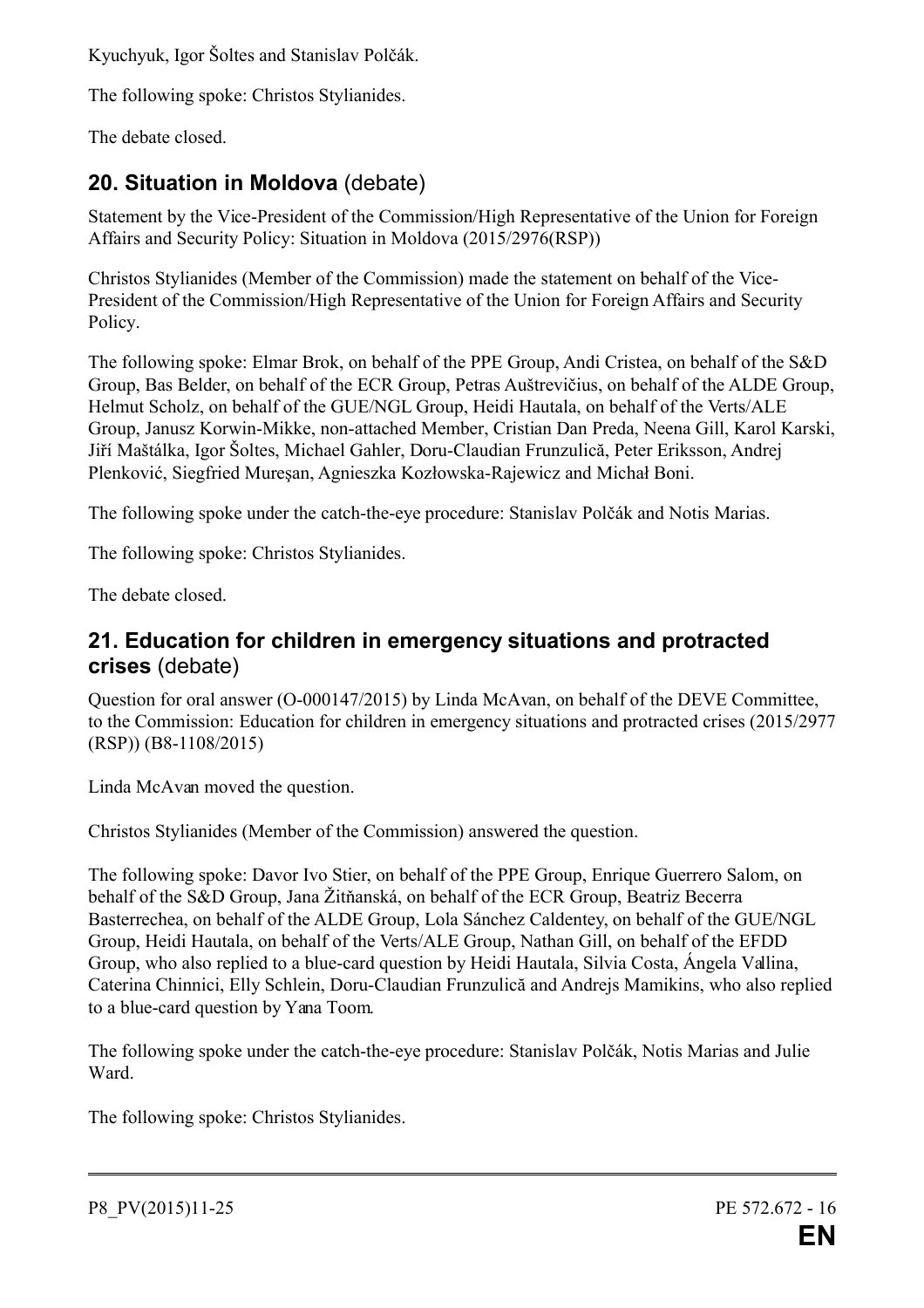Motion for a resolution to wind up the debate tabled under Rule 128(5):

— Linda McAvan, on behalf of the DEVE Committee, on education for children in emergency situations and protracted crises (2015/2977(RSP)) (B8-1240/2015).

The debate closed.

Vote: *minutes of 26.11.2015, item 11.7*.

# **22. Agenda of the next sitting**

The agenda of the next day's sitting had been established ('Agenda' PE 571.857/OJJE).

## **23. Closure of the sitting**

The sitting closed at 23.15.

*Secretary-General Vice-President*

Klaus Welle **Anneli Jäätteenmäki**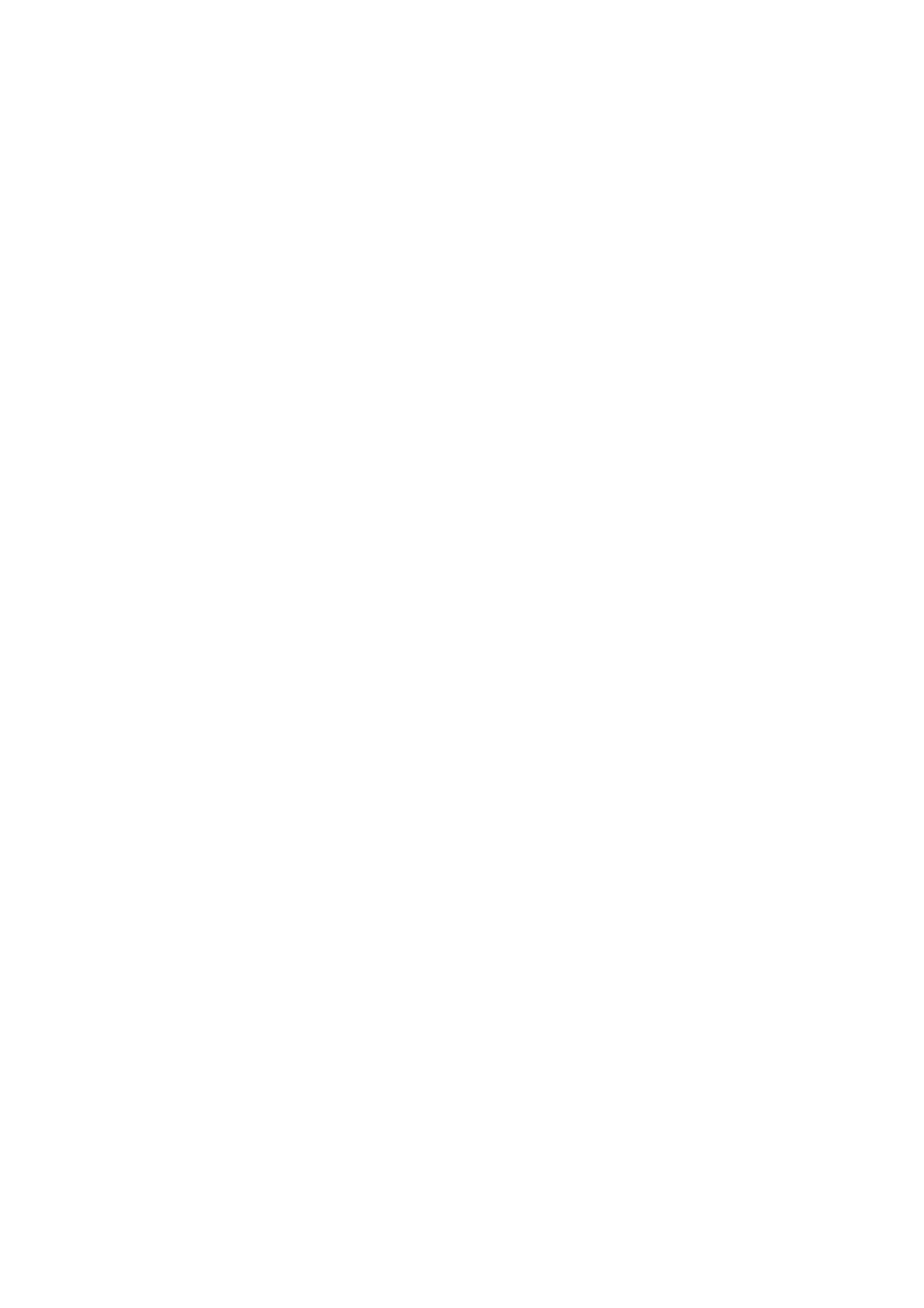## **ATTENDANCE REGISTER**

25.11.2015

Present:

Adaktusson, Adinolfi, Affronte, Agea, Agnew, Aguilera García, Aiuto, Aker, Albiol Guzmán, Albrecht, Ali, Alliot-Marie, Anderson Lucy, Anderson Martina, Andersson, Andrieu, Androulakis, Annemans, Arena, Arimont, Arnautu, Arnott, Arthuis, Ashworth, Assis, Atkinson, Auštrevičius, Ayala Sender, Ayuso, van Baalen, Bach, Balas, Balčytis, Balczó, Balz, Barekov, Bashir, Batten, Bay, Bayet, Becerra Basterrechea, Becker, Beghin, Belder, Belet, Bendtsen, Benifei, Berès, Bergeron, Bettini, Bilbao Barandica, Bilde, Bizzotto, Björk, Blanco López, Blinkevičiūtė, Bocskor, Böge, Bogovič, Bonafè, Boni, Borghezio, Borrelli, Borzan, Boştinaru, Bours, Boutonnet, Bové, Boylan, Brannen, Bresso, Briano, Briois, Brok, Buchner, Buda, Bullmann, Buonanno, Buşoi, Bütikofer, Buzek, Cabezón Ruiz, Cadec, Calvet Chambon, van de Camp, Campbell Bannerman, Caputo, Carthy, Carver, Casa, Caspary, Castaldo, del Castillo Vera, Cavada, Cesa, Charanzová, Chauprade, Childers, Chinnici, Chountis, Christensen, Christoforou, Chrysogonos, Cicu, Cirio, Clune, Coburn, Coelho, Cofferati, Collin-Langen, Collins, Comi, Comodini Cachia, Corazza Bildt, Corbett, Corrao, Costa, Couso Permuy, Cozzolino, Cramer, Cristea, Csáky, Czarnecki, Czesak, van Dalen, Dalli, Dalton, D'Amato, Dance, Dăncilă, Danjean, Danti, Dantin, (The Earl of) Dartmouth, Dati, De Backer, De Castro, Delahaye, Deli, Delli, De Masi, Demesmaeker, De Monte, Denanot, Deprez, de Sarnez, Deß, Deutsch, Deva, Diaconu, Díaz de Mera García Consuegra, Dlabajová, Dodds Anneliese, Dodds Diane, Dohrmann, Dorfmann, D'Ornano, Drăghici, Duncan, Durand, Dzhambazki, Eck, Ehler, Eickhout, Engel, Epitideios, Erdős, Eriksson, Ernst, Ertug, Estaràs Ferragut, Etheridge, Evans, Evi, Fajon, Farage, Faria, Federley, Ferber, Fernandes, Fernández, Ferrand, Ferrara, Ferreira Elisa, Ferreira João, Fisas Ayxelà, Fitto, Fjellner, Flanagan, Flašíková Beňová, Fleckenstein, Florenz, Fontana, Ford, Forenza, Foster, Fotyga, Fountoulis, Fox, Freund, Frunzulică, Gabriel, Gahler, Gál, Gáll-Pelcz, Gambús, García Pérez, Gardiazabal Rubial, Gardini, Gasbarra, Gebhardt, Geier, Gentile, Gerbrandy, Gericke, Geringer de Oedenberg, Giegold, Gierek, Gieseke, Gill Nathan, Gill Neena, Girauta Vidal, Girling, Giuffrida, Goddyn, Goerens, Gollnisch, Gomes, González Peñas, González Pons, Gosiewska, Goulard, de Graaff, Grammatikakis, de Grandes Pascual, Grapini, Gräßle, Graswander-Hainz, Griesbeck, Griffin, Grigule, Groote, Grossetête, Grzyb, Gualtieri, Guerrero Salom, Guillaume, Guoga, Guteland, Gutiérrez Prieto, Gyürk, Hadjigeorgiou, Halla-aho, Händel, Hannan, Harkin, Häusling, Hautala, Hayes, Hazekamp, Helmer, Henkel, Hetman, Heubuch, Hoffmann, Hohlmeier, Hökmark, Hölvényi, Honeyball, Hookem, Hortefeux, Howitt, Hübner, Hudghton, Huitema, Hyusmenova, in 't Veld, Iotova, Iturgaiz, Ivan, Iwaszkiewicz, Jaakonsaari, Jäätteenmäki, Jadot, Jahr, Jakovčić, Jalkh, James, Jáuregui Atondo, Jávor, Jazłowiecka, Ježek, Jiménez-Becerril Barrio, Joly, de Jong, Jongerius, Joulaud, Juaristi Abaunz, Jurek, Juvin, Kadenbach, Kaili, Kalinowski, Kallas, Kalniete, Kamall, Kammerevert, Kappel, Karas, Karim, Kariņš, Karlsson, Karski, Kaufmann, Kefalogiannis, Kelam, Keller Jan, Keller Ska, Kelly, Khan, Kirkhope, Kirton-Darling, Koch, Kofod, Kölmel, Korwin-Mikke, Kósa, Köster, Köstinger, Kouloglou, Kovács, Kovatchev, Kozłowska-Rajewicz, Krasnodębski, Kudrycka, Kuhn, Kukan, Kuneva, Kuźmiuk, Kyllönen, Kyrkos, Kyrtsos, Kyuchyuk, Lamassoure, Lambert, Lambsdorff, Landsbergis, Lange, de Lange, Langen, Lauristin, La Via, Lavrilleux, Lebreton, Le Grip, Legutko, Le Hyaric, Leinen, Lenaers, Le Pen Jean-Marie,